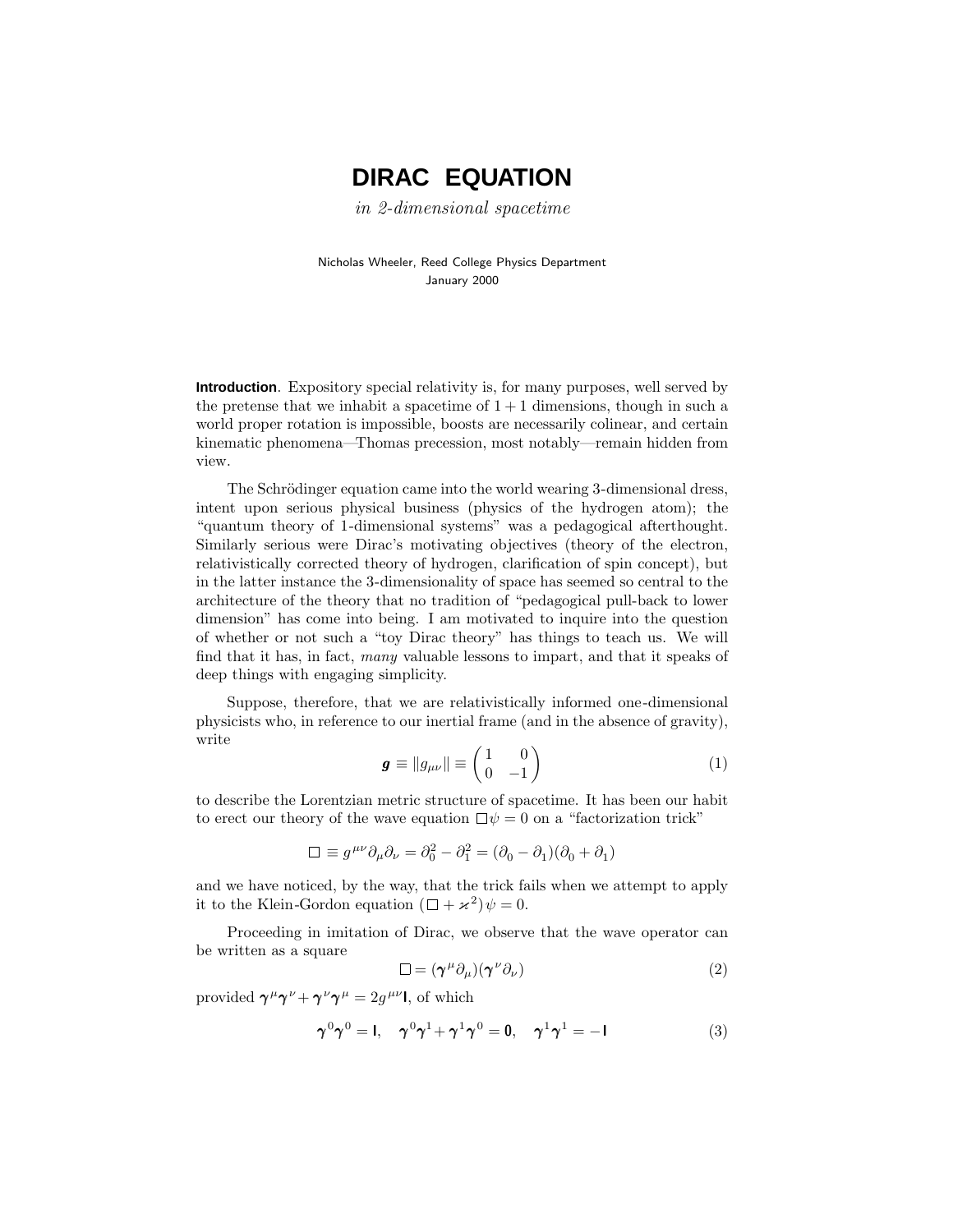supply a more explicit account. The Klein-Gordon operator can then be rendered

$$
\Box + \varkappa^2 = (\gamma^\mu \partial_\mu - i\varkappa)(\gamma^\mu \partial_\mu + i\varkappa)
$$
 (4)

and we are led to the Dirac equation

$$
(\gamma^{\mu}\partial_{\mu} + i\varkappa)\psi = 0 \tag{5}
$$

The objects  $\gamma^{\mu}$  cannot, by (3), be real/complex numbers. A pair of  $2\times 2$ matrices that do the trick are

$$
\boldsymbol{\gamma}^0 \equiv \begin{pmatrix} 0 & 1 \\ 1 & 0 \end{pmatrix}, \quad \boldsymbol{\gamma}^1 \equiv \begin{pmatrix} 0 & -1 \\ 1 & 0 \end{pmatrix} \tag{6}
$$

Notice that while  $\gamma^0$  is hermitian,  $\gamma^1$  is antihermitian. The hermitian matrix

$$
\boldsymbol{G} = \begin{pmatrix} 0 & 1 \\ 1 & 0 \end{pmatrix}
$$
 which, as it happens, is just  $\boldsymbol{\gamma}^0$  (7)

is, however, available as a "hermitianizer" in the sense<sup>1</sup> that it renders  $G\gamma^0$ and  $G\gamma^1$  simultaneously hermitian.

Looking back now to (5) we see that  $\psi$  has become a 2-component wave function, and that were we wrote  $i\kappa$  we might more properly have written  $i\kappa$ **l**. The "toy Dirac equation" (5) is a coupled pair of equations, which can be spelled out

$$
\begin{pmatrix}\ni\varkappa & \partial_0 - \partial_1 \\
\partial_0 + \partial_1 & i\varkappa\n\end{pmatrix}\begin{pmatrix}\psi^1 \\
\psi^2\n\end{pmatrix} = \begin{pmatrix}\n0 \\
0\n\end{pmatrix}
$$
\n(8)

Multiplication by the conjugated operator yields two copies of the Klein-Gordon equation:

$$
\begin{pmatrix} -i\varkappa & \partial_0 - \partial_1 \\ \partial_0 + \partial_1 & -i\varkappa \end{pmatrix} \begin{pmatrix} i\varkappa & \partial_0 - \partial_1 \\ \partial_0 + \partial_1 & i\varkappa \end{pmatrix} = \begin{pmatrix} \Box + \varkappa^2 & 0 \\ 0 & \Box + \varkappa^2 \end{pmatrix}
$$

**Lagrangian formulation**. It is (see CFT, Chapter 2, p. 24) the existence of a hermitianizer that provides access to the methods of Lagrangian field theory. We introduce

$$
\mathcal{L} = -\hbar c \left[ i \frac{1}{2} \{ \tilde{\psi}_{\mu} \gamma^{\mu} \psi - \tilde{\psi} \gamma^{\mu} \psi_{\mu} \} + \varkappa \tilde{\psi} \psi \right] \n= \hbar c \left[ \frac{\tilde{\psi}_{\mu} \gamma^{\mu} \psi - \tilde{\psi} \gamma^{\mu} \psi_{\mu}}{2i} - \varkappa \tilde{\psi} \psi \right]
$$
\n(9.0)

with  $\tilde{\psi} \equiv \psi^{\dagger} \mathbf{G}$  and  $\psi_{\mu} \equiv \partial_{\mu} \psi$ ; the *fic*-factor has been introduced in order to ensure that  $[\mathcal{L}] = \text{energy/length}$ , and in the presumption that  $[\tilde{\psi}\psi] = 1/\text{length}$ ,

<sup>&</sup>lt;sup>1</sup> Compare  $(2-55)$  in CLASSICAL FIELD THEORY (1999). I will henceforth write CFT when referring to that source.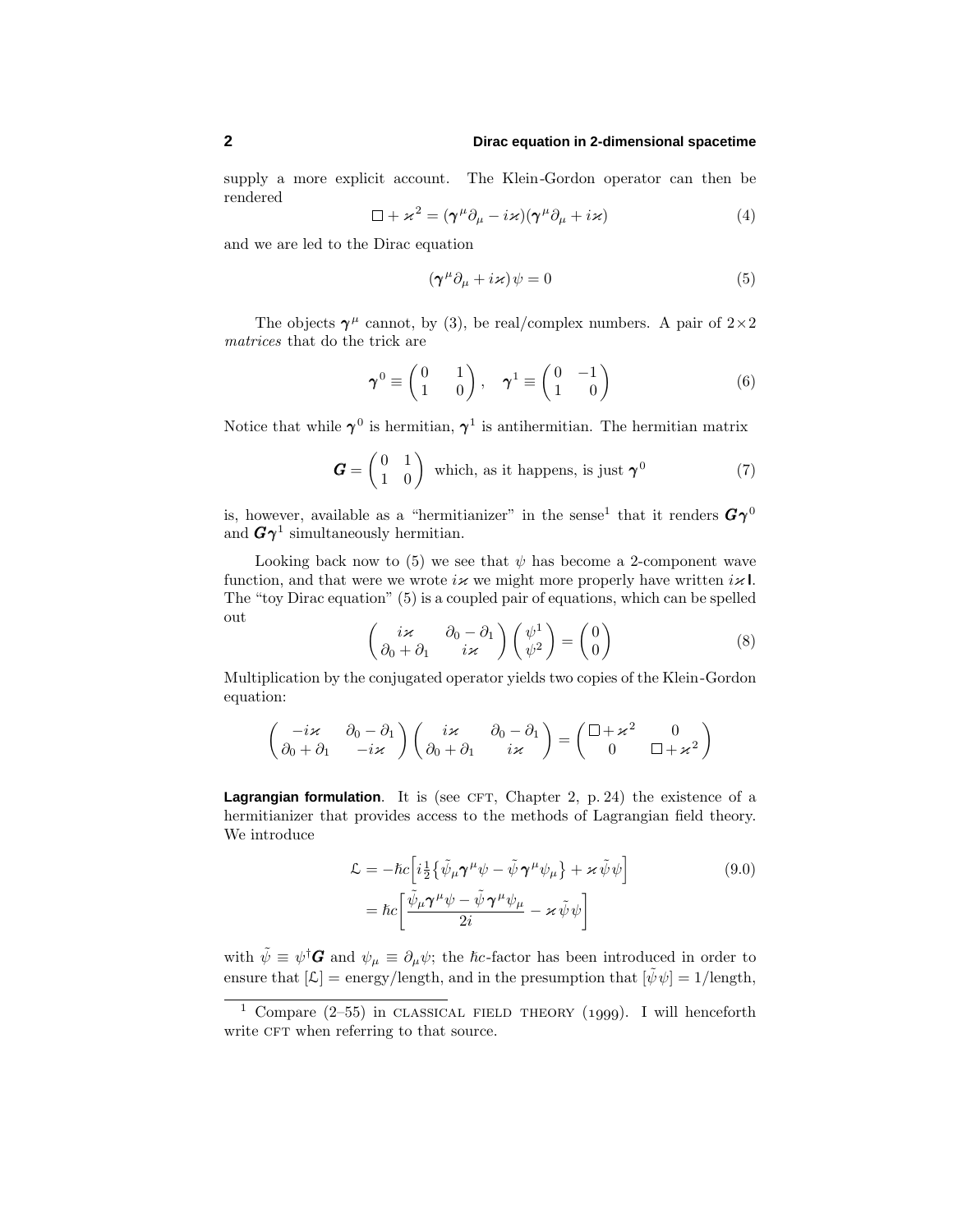# **Lagrangian formulation 3**

while the minus sign is physically inconsequential/cosmetic. Gauge-equivalent to L are

$$
\mathcal{L}_1 \equiv \mathcal{L} + \frac{1}{2}i\hbar c \partial_\mu (\tilde{\psi}\gamma^\mu \psi) = +\hbar c [\tilde{\psi}(i\gamma^\mu \psi_\mu - \varkappa \psi)] \tag{9.1}
$$

$$
\mathcal{L}_2 \equiv \mathcal{L} - \frac{1}{2}i\hbar c \partial_\mu (\tilde{\psi}\gamma^\mu \psi) = -\hbar c \big[ (\tilde{\psi}_\mu \gamma^\mu i + \tilde{\psi}\varkappa) \psi \big] \tag{9.2}
$$

which permit one to write

 $\mathcal{L} = \frac{1}{2}(\mathcal{L}_1 + \mathcal{L}_2)$ 

The  $\tilde{\psi}^{\text{th}}$  Lagrange derivative operator looks most simply to (9.1), and yields the Dirac equation (5) as a field equation. The  $\psi^{\text{th}}$  Lagrange derivative of (9.2) yields as the other field equation  $\tilde{\psi}_{\mu} \gamma^{\mu} i + \tilde{\psi} \varkappa = 0$ , which is seen by the following little argument

$$
(\tilde{\psi}_{\mu}\boldsymbol{\gamma}^{\mu}i + \tilde{\psi}\varkappa) = i(\tilde{\psi}_{\mu}\boldsymbol{\gamma}^{\mu} - i\tilde{\psi}\varkappa) = i(\boldsymbol{\gamma}^{\mu}\psi_{\mu} + i\varkappa\,\psi)^{\dagger}\boldsymbol{G}
$$

to be in effect the conjugate transpose of (5).

From the simple design of (9.1) it follows that if  $\psi$  is a *solution* of the Dirac equation (5) then  $\mathcal{L}_1 = 0$ , and by quick extension of that argument we learn that

 $\mathcal{L}, \mathcal{L}_1$  and  $\mathcal{L}_2$  vanish numerically if  $\psi$  satisfies the Dirac equation (10)

From the manifest reality of  $\mathcal L$  it follows by Noether's theorem<sup>2</sup> that

$$
\partial_{\mu}Q^{\mu} = 0 \quad \text{where} \quad Q^{\mu} \equiv c \tilde{\psi} \gamma^{\mu} \psi \tag{11}
$$

where the factor *c* has been introduced so as to achieve  $[Q^{\mu}] = 1/\text{time}$  (which in 2-dimensional spacetime is the dimension of "number flux"). Direct verification of (11) is easily accomplished:

$$
\partial_{\mu}Q^{\mu} = c\tilde{\psi}_{\mu}\gamma^{\mu}\psi + c\tilde{\psi}\gamma^{\mu}\psi_{\mu}
$$
  
=  $c(\tilde{\psi}i\varkappa)\psi + c\tilde{\psi}(-i\varkappa\psi)$  by the field equations  
= 0

Recalling the definitions (6) and (7), we have these explicit formulae:

$$
Q^{0} = \psi^{*0} \psi^{0} + \psi^{*1} \psi^{1}
$$
  
\n
$$
Q^{1} = \psi^{*0} \psi^{0} - \psi^{*1} \psi^{1}
$$
\n(12)

Noether has supplied this generic description of the stress-energy tensor:<sup>3</sup>

$$
S^{\mu}{}_{\nu} = \tilde{\psi}_{\nu} \frac{\partial \mathcal{L}}{\partial \tilde{\psi}_{\mu}} + \frac{\partial \mathcal{L}}{\partial \psi_{\mu}} \psi_{\nu} - \mathcal{L} \delta^{\mu}{}_{\nu}
$$
  
 
$$
\uparrow_{\text{drop, in consequence of (10)}}
$$

 $2$  See CFT  $(3-69)$ .

<sup>&</sup>lt;sup>3</sup> See CFT  $(1-34)$ .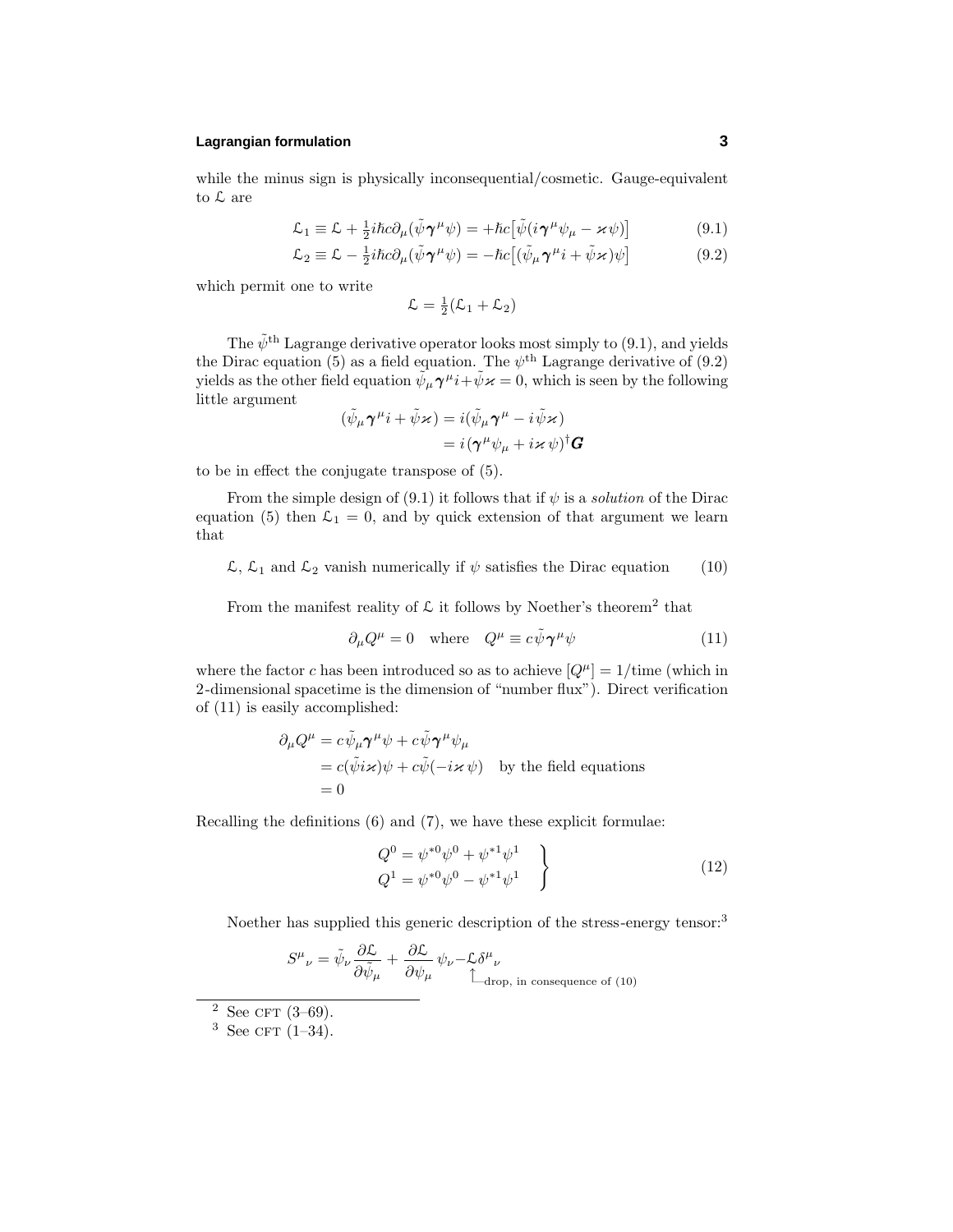Working from (9.0), we obtain

$$
S^{\mu}{}_{\nu} = \hbar c \left[ \frac{\tilde{\psi}_{\nu} \gamma^{\mu} \psi - \tilde{\psi} \gamma^{\mu} \psi_{\nu}}{2i} \right]
$$
 (13)

in connection with which we observe that

$$
\partial_{\mu}S^{\mu}{}_{\nu} \sim \tilde{\psi}_{\mu\nu}\gamma^{\mu}\psi + \tilde{\psi}_{\nu}\gamma^{\mu}\psi_{\mu} - \tilde{\psi}_{\mu}\gamma^{\mu}\psi_{\nu} - \tilde{\psi}\gamma^{\mu}\psi_{\mu\nu}
$$
  
=  $(\tilde{\psi}i\varkappa)_{\nu}\psi + \tilde{\psi}_{\nu}(-i\varkappa\psi) - (\tilde{\psi}i\varkappa)\psi_{\nu} - \tilde{\psi}(-i\varkappa\psi)_{\nu}$  by field equations  
= 0

Notice that  $S_{\mu\nu}$  is not symmetric: in this respect also toy Dirac theory is found to mimic precisely its 4-dimensional prototype.<sup>4</sup> Had we worked from  $(9.1)$  or (9.2) we would have been led to distinct but similar results.

**Lorentz covariance**. In 2-dimensional spacetime we write

$$
\Lambda: \quad x \longrightarrow X = \Lambda x \quad \text{with} \quad \Lambda^{\mathsf{T}} g \Lambda = g \tag{14}
$$

to describe a Lorentz transformation. Necessarily det  $\Lambda = \pm 1$ . Infinitesimal Lorentz transformations are necessarily proper, and can be described

$$
\mathbf{\Lambda} = \mathbf{I} + \boldsymbol{\alpha} + \cdots \quad \text{with} \quad \boldsymbol{\alpha}^{\mathsf{T}} \boldsymbol{g} + \boldsymbol{g} \boldsymbol{\alpha} = \mathbf{0} \ \Rightarrow \ \boldsymbol{\alpha} = \delta \omega \begin{pmatrix} 0 & 1 \\ 1 & 0 \end{pmatrix} \tag{15}
$$

By iteration we obtain

$$
\mathbf{\Lambda} = \exp\left\{\omega \begin{pmatrix} 0 & 1 \\ 1 & 0 \end{pmatrix} \right\} = \begin{pmatrix} \cosh \omega & \sinh \omega \\ \sinh \omega & \cosh \omega \end{pmatrix}
$$
(16)

where  $\beta = \tanh \omega$  serves (via  $\cosh \omega = 1/\sqrt{1-\beta^2} \equiv \gamma$  and  $\sinh \omega = \beta/\gamma$ ) to establish explicit contact with kinematic aspects of the theory of Lorentz transformations. We observe that in 2-dimensional spacetime all (proper) Lorentz transformations have the irrotational character of "boosts."

The components of multicomponent fields are assumed to fold among themselves in linear representation of the Lorentz group  $O(1, 1)$ :<sup>5</sup>

$$
\Lambda: \quad \psi \longrightarrow \Psi = \mathbf{U}(\Lambda)\psi \tag{17.1}
$$

First partials of such a field therefore transform

$$
\Lambda: \quad \psi_{\mu} \longrightarrow \Psi_{\mu} = \mathbf{U}(\Lambda) \Lambda^{\mu}{}_{\nu} \psi_{\mu} \tag{17.2}
$$

 $4$  Compare CFT  $(2-99)$ .

 $\frac{5}{5}$  For omitted details see CFT, Chapter 2, pp. 32 et seq.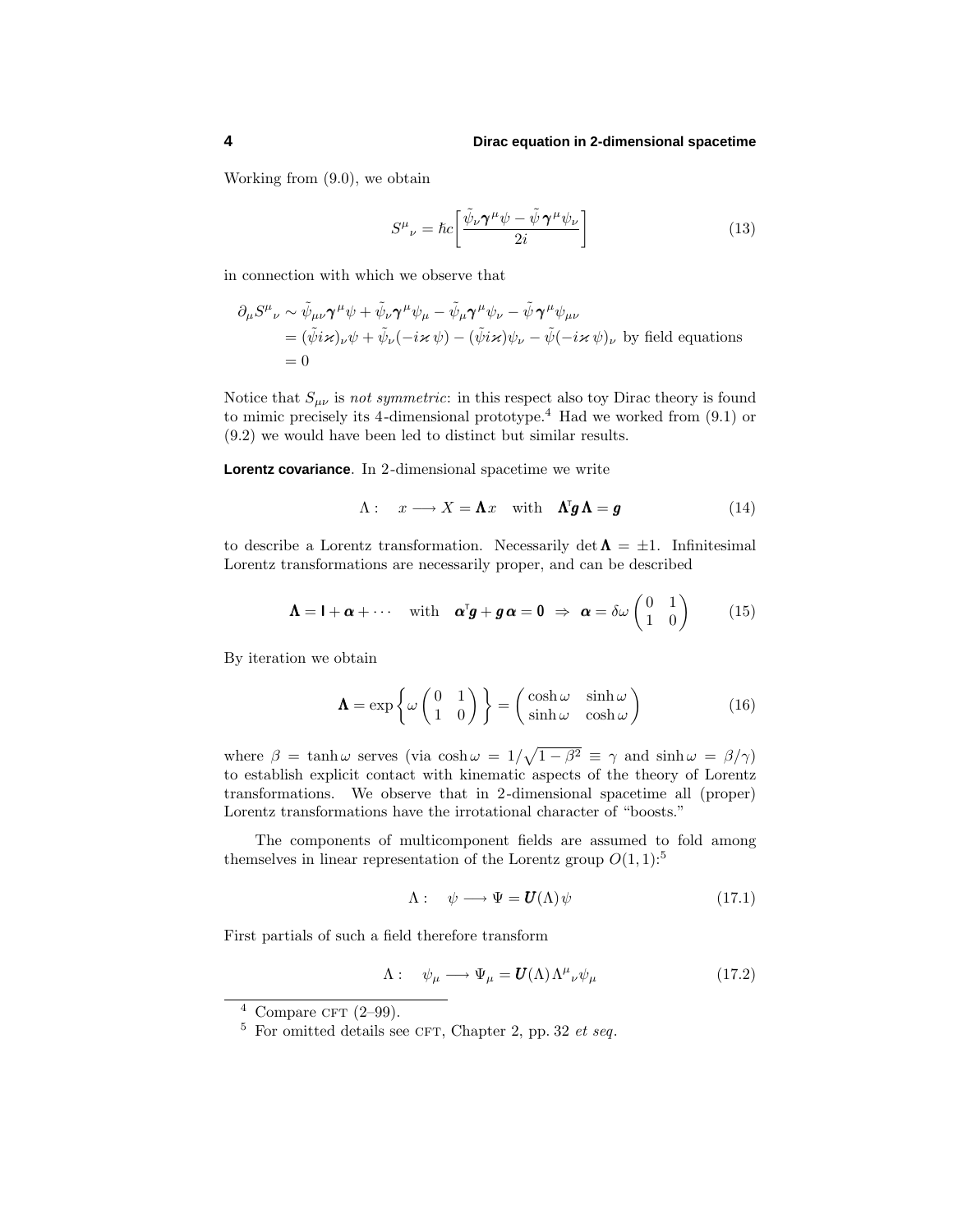# **Lorentz covariance 5**

The Lorentz invariance of the Dirac Lagrangian (9.0) can be shown to entail (compare CFT  $(2-70)$ )

$$
\boldsymbol{U}^{-1} = \boldsymbol{G}^{-1} \boldsymbol{U}^{\dagger} \boldsymbol{G} \tag{18.1}
$$

$$
\boldsymbol{U}^{-1}\boldsymbol{\gamma}^{\mu}\boldsymbol{U} = \Lambda^{\mu}{}_{\nu}\boldsymbol{\gamma}^{\nu} \tag{18.2}
$$

The first of those conditions asserts the " $G$ -unitarity" of the  $2 \times 2$  matrix  $U$ , and would reduce to ordinary unitarity if it were the case that  $G = I$ . Write

$$
U=I+\beta+\cdots
$$

Then (18.1) entails the "*G*-antihermiticity" of  $\beta$  (i.e., that  $G\beta + (G\beta)^{\dagger} = 0$ ) while (18.2) gives

$$
\gamma^{\mu}\beta - \beta\gamma^{\mu} = \alpha^{\mu\nu}\gamma_{\nu}
$$
 (19)

Stealing now from I know not whom, I claim that *β* can therefore be described

$$
\boldsymbol{\beta} = \frac{1}{8} \alpha^{\rho \sigma} (\boldsymbol{\gamma}_{\rho} \boldsymbol{\gamma}_{\sigma} - \boldsymbol{\gamma}_{\sigma} \boldsymbol{\gamma}_{\rho})
$$
(20)

and do so on the basis of the following argument: write  $\gamma^{\mu}(\gamma_{\rho}\gamma_{\sigma} - \gamma_{\sigma}\gamma_{\rho})$  and use  $\gamma^{\mu}\gamma^{\nu}+\gamma^{\nu}\gamma^{\mu}=2g^{\mu\nu}l$ , in the form  $\gamma^{\mu}\gamma_{\rho}=2\delta^{\mu}{}_{\rho}l-\gamma_{\rho}\gamma^{\mu}$ , to pull the  $\gamma^{\mu}$ factors through to the right; one obtains

$$
\gamma^{\mu}(\gamma_{\rho}\gamma_{\sigma}-\gamma_{\sigma}\gamma_{\rho})=2(\delta^{\mu}{}_{\rho}\gamma_{\sigma}-\delta^{\mu}{}_{\sigma}\gamma_{\rho})-\gamma_{\rho}\gamma^{\mu}\gamma_{\sigma}+\gamma_{\sigma}\gamma^{\mu}\gamma_{\rho}=2(\delta^{\mu}{}_{\rho}\gamma_{\sigma}-\delta^{\mu}{}_{\sigma}\gamma_{\rho})-2(\gamma_{\rho}\delta^{\mu}{}_{\sigma}-\gamma_{\sigma}\delta^{\mu}{}_{\rho})+\gamma_{\rho}\gamma_{\sigma}\gamma^{\mu}-\gamma_{\sigma}\gamma_{\rho}\gamma^{\mu}
$$

giving

$$
\alpha^{\rho\sigma} \left[ \gamma^{\mu} (\gamma_{\rho} \gamma_{\sigma} - \gamma_{\sigma} \gamma_{\rho}) - (\gamma_{\rho} \gamma_{\sigma} - \gamma_{\sigma} \gamma_{\rho}) \gamma^{\mu} \right] = \alpha^{\rho\sigma} \left[ 4(\delta^{\mu}{}_{\rho} \gamma_{\sigma} - \delta^{\mu}{}_{\sigma} \gamma_{\rho}) \right]
$$
  
=  $4(\alpha^{\mu\nu} - \alpha^{\nu\mu}) \gamma_{\nu}$   
=  $8\alpha^{\mu\nu} \gamma_{\nu}$ 

which completes the demonstration. Looking back again to the definitions  $(1)$ , (6) and (15) of **g**,  $\boldsymbol{\gamma}^0$ ,  $\boldsymbol{\gamma}^1$  and  $\|\alpha^{\mu}{}_{\nu}\|$  we obtain

$$
\boldsymbol{\gamma}_0 = g_{0\beta} \boldsymbol{\gamma}^{\beta} = \begin{pmatrix} 0 & 1 \\ 1 & 0 \end{pmatrix}, \quad \boldsymbol{\gamma}_1 = g_{1\beta} \boldsymbol{\gamma}^{\beta} = \begin{pmatrix} 0 & 1 \\ -1 & 0 \end{pmatrix}
$$

and

$$
\|\alpha^{\mu\nu}\| = \|\alpha^{\mu}{}_{\beta}\| \|g^{\beta\nu}\| = \begin{pmatrix} 0 & -\omega \\ \omega & 0 \end{pmatrix}
$$

which when brought to (20) give

$$
\beta = \frac{1}{2} \begin{pmatrix} \omega & 0\\ 0 & -\omega \end{pmatrix}
$$
 (21)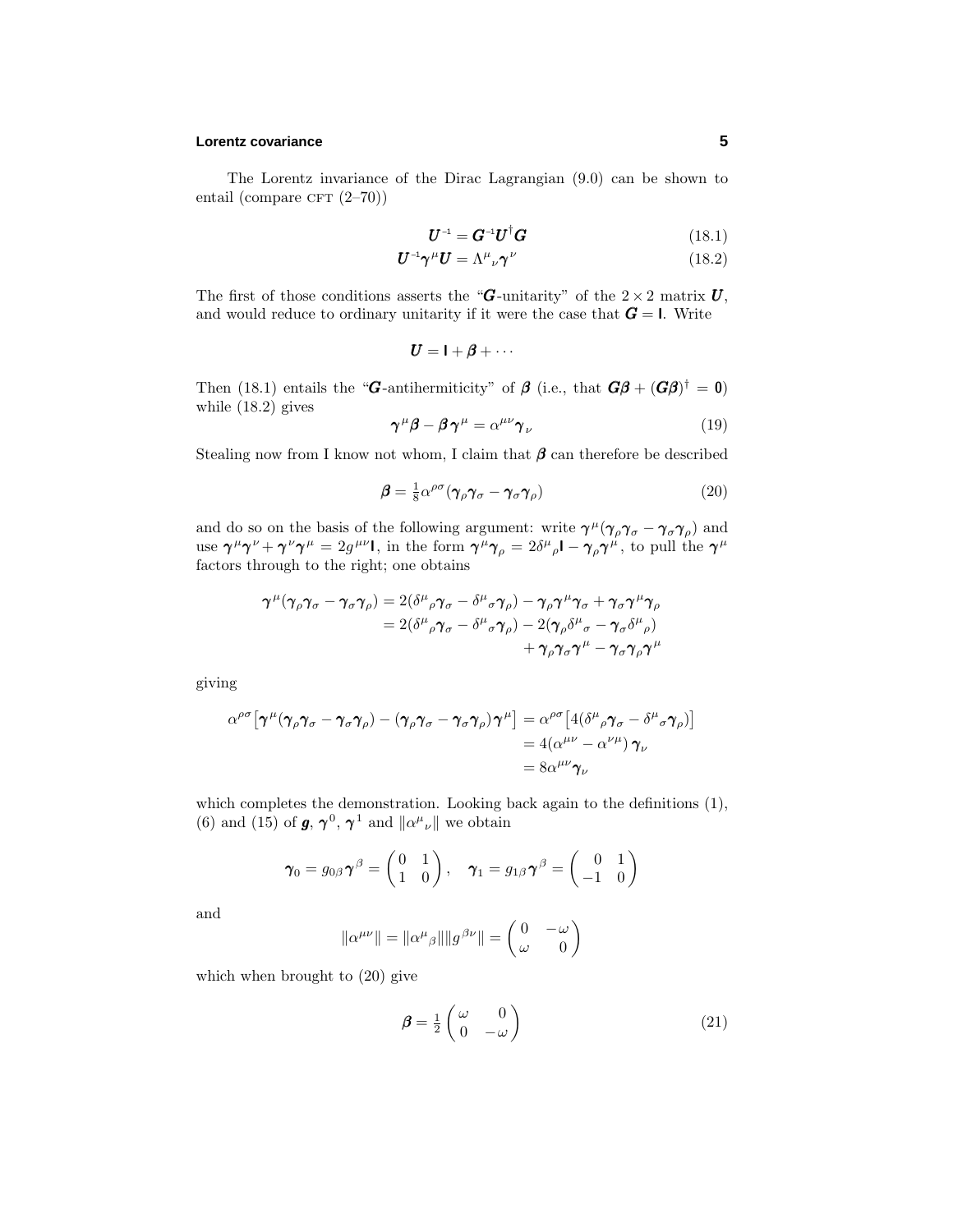Calculation confirms that the  $\beta$  thus described does in fact satisfy (19). By trivial iteration we have

$$
\boldsymbol{U} = \exp\left\{\frac{1}{2}\begin{pmatrix} \omega & 0\\ 0 & -\omega \end{pmatrix} \right\} = \begin{pmatrix} e^{+\frac{1}{2}\omega} & 0\\ 0 & e^{-\frac{1}{2}\omega} \end{pmatrix}
$$
(22)

Calculation gives

$$
\mathbf{U}^{-1}\boldsymbol{\gamma}^{0}\mathbf{U} = \begin{pmatrix} 0 & e^{-\omega} \\ e^{+\omega} & 0 \end{pmatrix} = \cosh\omega \begin{pmatrix} 0 & 1 \\ 1 & 0 \end{pmatrix} + \sinh\omega \begin{pmatrix} 0 & -1 \\ 1 & 0 \end{pmatrix}
$$

$$
\mathbf{U}^{-1}\boldsymbol{\gamma}^{1}\mathbf{U} = \begin{pmatrix} 0 & -e^{-\omega} \\ e^{+\omega} & 0 \end{pmatrix} = \sinh\omega \begin{pmatrix} 0 & 1 \\ 1 & 0 \end{pmatrix} + \cosh\omega \begin{pmatrix} 0 & -1 \\ 1 & 0 \end{pmatrix}
$$

in exact agreement with (18.2).

Let us look now more closely to the implications of  $(18.1)$ . Necessarily

$$
\det \mathbf{U} = e^{i\phi} \tag{23.1}
$$

so *G*-unitary matrices can (in the 2-dimensional case) be displayed

$$
\boldsymbol{U} = e^{\frac{1}{2}i\phi} \cdot \boldsymbol{S} \tag{23.2}
$$

where **S** is a *unimodular G*-unitary matrix:

$$
\mathbf{S}^{-1} = \mathbf{G}^{-1} \mathbf{S}^{\dagger} \mathbf{G} \quad \text{with} \quad \det \mathbf{S} = 1 \tag{23.3}
$$

The most general such  $2 \times 2$  matrix is found to have the form

$$
\mathbf{S} = \begin{pmatrix} a & ib \\ ic & d \end{pmatrix} \quad \text{with} \quad a, b, c, d \text{ real and } ad + bc = 1 \tag{23.4}
$$

If we write  $S = e^{iH}$  then *S* will be unimodular if and only if  $trH = 0$ , and *G*-unitary if and only if *H* is *G*-hermitian

$$
\boldsymbol{H} = \boldsymbol{G}^{-1} \boldsymbol{H}^{\dagger} \boldsymbol{G} \tag{23.5}
$$

which requires that *GH* be hermitian in the standard sense; i.e., that

$$
\boldsymbol{H} = \boldsymbol{G}^{-1} \cdot \begin{pmatrix} p & r+is \\ r-is & q \end{pmatrix} = \begin{pmatrix} r-is & q \\ p & r+is \end{pmatrix}
$$
 (24.6)

which will be traceless if and only if  $r = 0$ . Looking in the light of these formal developments back to  $(22)$ , we see that the *U* encountered there is unimodular an instance of  $(23.4)$  with  $b = c = 0$  and  $d = a^{-1}$ .

We have arrived at the association

$$
\mathbf{\Lambda}(\omega) = \begin{pmatrix} \cosh \omega & \sinh \omega \\ \sinh \omega & \cosh \omega \end{pmatrix} \iff \mathbf{U}(\omega) = \begin{pmatrix} e^{+\frac{1}{2}\omega} & 0 \\ 0 & e^{-\frac{1}{2}\omega} \end{pmatrix} \tag{25}
$$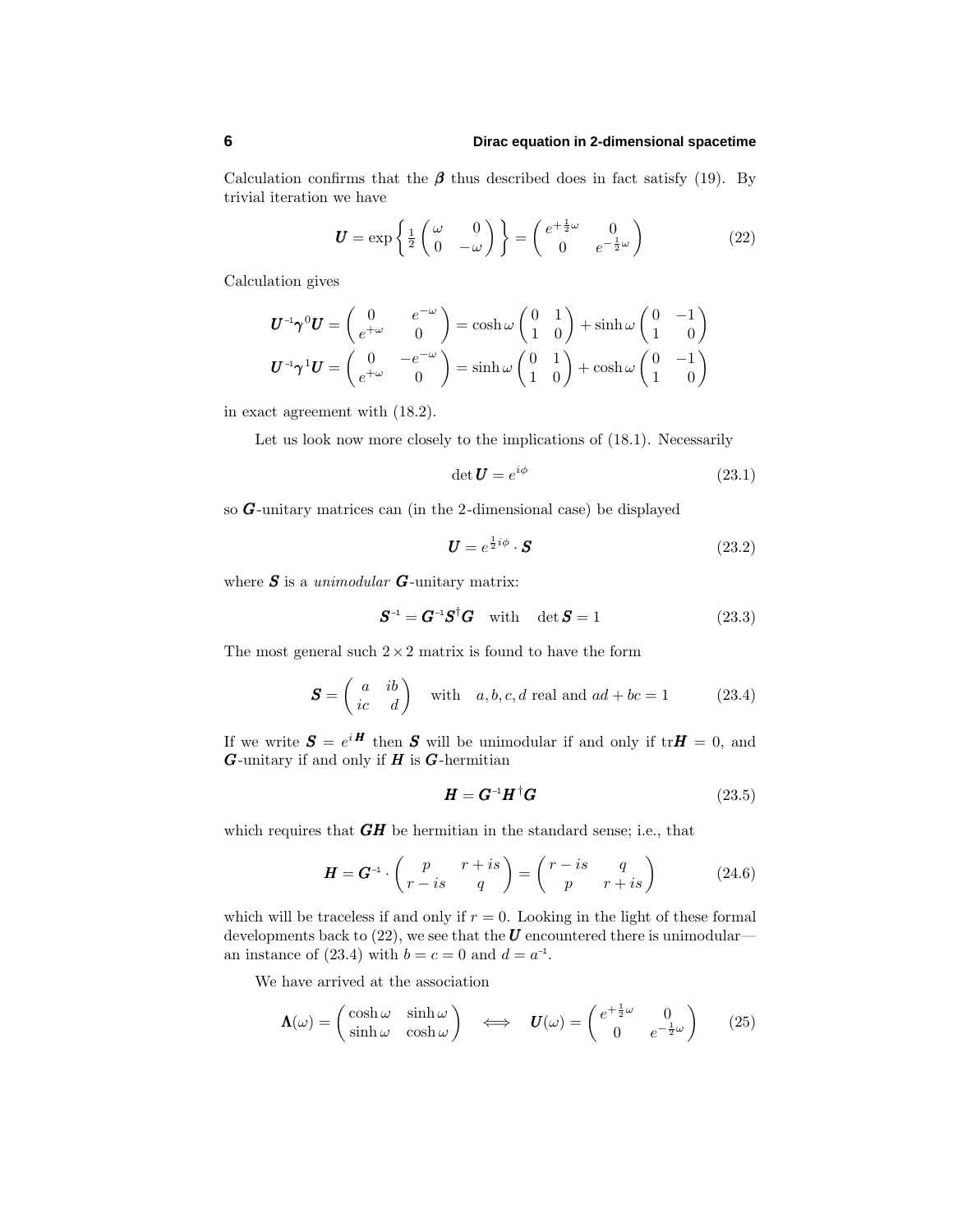# **Lorentz covariance 7**

from which it is already clear that if Lorentz covariance of the toy Dirac theory is to be achieved then the 2-component wave function  $\psi$  cannot transform as a 2-vector, but must transform by the distinctive rule

$$
\begin{pmatrix} \psi^1 \\ \psi^2 \end{pmatrix} \longrightarrow \begin{pmatrix} \Psi^1 \\ \Psi^2 \end{pmatrix} = U(\omega) \begin{pmatrix} \psi^1 \\ \psi^2 \end{pmatrix}
$$

$$
U(\omega) = \begin{pmatrix} \cosh \frac{1}{2}\omega + \sinh \frac{1}{2}\omega \\ 0 & \cosh \frac{1}{2}\omega - \sinh \frac{1}{2}\omega \end{pmatrix}
$$

$$
= \begin{pmatrix} \sqrt{\frac{1+\beta}{1-\beta}} & 0 \\ 0 & \sqrt{\frac{1-\beta}{1+\beta}} \end{pmatrix}
$$

Notice that  $U$  has turned out to be unimodular, though we nowhere had reason to insist that it be so.

The intrusion of (what we might informally call) half-angles speaks to us of the familiar double-valuedness of the spinor representations of *O*(3)*...* and indeed: it follows transparently from  $(18)$  that if  $U$  satifies that pair of conditions, then so also does its negative. So in place of (25) we might more properly write

$$
\Lambda(\omega) \quad \Longleftrightarrow \quad \pm U(\omega) \tag{26}
$$

In the present context, however, the two branches of the spinor representation of the Lorentz group  $O(1, 1)$  are—uncharacteristically—disjoint. They can be connected, but at cost of a *complexification of the "rapidity" parameter*:

$$
\Lambda(\omega + 2\pi i) = \Lambda(\omega) \quad \text{but} \quad \boldsymbol{U}(\omega + 2\pi i) = -\boldsymbol{U}(\omega) \tag{27}
$$

We noticed that only a 1-parameter subgroup of the full 3-parameter group  $SU(2; \mathbf{G})$  of unimodular  $\mathbf{G}$ -unitary matrices is pressed into service to represent the action of Lorentzian boosts, and inquire now into the question of whether or not that subgroup is in any way "distinguished." For an arbitrary  $2 \times 2$  matrix *M* one has  $\det(M - \lambda I) = \lambda^2 - \lambda \cdot \text{tr}M + \det M$ , so if *M* is traceless then the Cayley-Hamilton theorem supplies  $M^2 + (\det M)I = 0$ , whence

$$
e^{\boldsymbol{M}} = \cos\theta \cdot \boldsymbol{I} + \sin\theta \cdot \boldsymbol{M}/\theta \quad \text{with} \quad \theta \equiv \sqrt{\det \boldsymbol{M}}
$$

In application of these general remarks we have

$$
\mathbf{S} = e^{i\mathbf{H}} = \cos\theta \cdot \begin{pmatrix} 1 & 0 \\ 0 & 1 \end{pmatrix} + \sin\theta \cdot \frac{1}{\theta} \begin{pmatrix} s & iq \\ ip & -s \end{pmatrix} \text{ with } \theta \equiv \sqrt{pq - s^2}
$$

which reproduces the design of (23.4). Boosts have been found to be associated with the case  $p = q = 0$ , where we have

$$
= \cos is \cdot \begin{pmatrix} 1 & 0 \\ 0 & 1 \end{pmatrix} + \sin is \cdot \frac{1}{is} \begin{pmatrix} s & 0 \\ 0 & -s \end{pmatrix}
$$

$$
= \cosh s \cdot \begin{pmatrix} 1 & 0 \\ 0 & 1 \end{pmatrix} + \sinh s \cdot \begin{pmatrix} 1 & 0 \\ 0 & -1 \end{pmatrix}
$$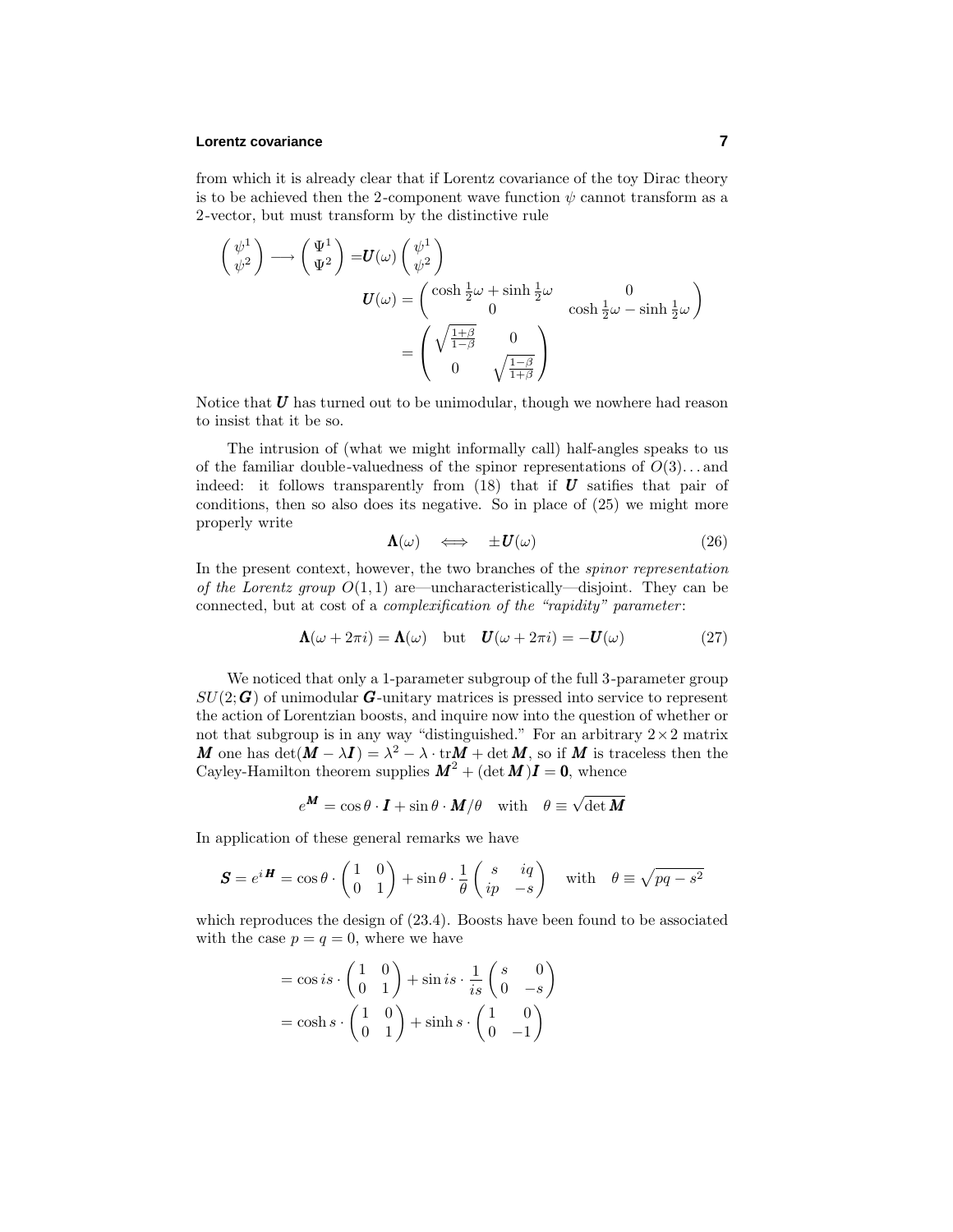We recover (25) when, as stipulated at (21), we set  $s = \frac{1}{2}\omega$ . Let us now, at (24.6), set  $p = u + v$  and  $q = u - v$  so as to obtain

$$
\boldsymbol{H}_{\text{traceless}} = \begin{pmatrix} -is & u - v \\ u + v & +is \end{pmatrix} \equiv s\boldsymbol{\tau}_0 + u\boldsymbol{\tau}_1 + v\boldsymbol{\tau}_2
$$

Then

$$
\det(s\,\boldsymbol{\tau}_0 + u\,\boldsymbol{\tau}_1 + v\,\boldsymbol{\tau}_2) = s^2 - u^2 + v^2
$$

Each *τ* -matrix is traceless; their determinants are given by

$$
\det \tau_0 = +1; \quad \det \tau_1 = -1; \quad \det \tau_3 = +1
$$

and their multiplicative properties present a kind of twisted version of the Pauli algebra:

$$
\tau_0^2 = -1; \quad \tau_1^2 = +1; \quad \tau_2^2 = -1
$$

$$
\tau_0 \tau_1 = -\tau_1 \tau_0 = +i \tau_2
$$

$$
\tau_1 \tau_2 = -\tau_2 \tau_1 = +i \tau_0
$$

$$
\tau_2 \tau_0 = -\tau_0 \tau_2 = -i \tau_1
$$

If there is a "distinguished" element it would appear to be not  $\tau_0$  but  $\tau_1$ . I had hoped to be able to assign meaning to the "spin" of the  $\psi$ -field, even though the toy theory does not support a concept of (orbital) angular momentum*...* but appear to be simply going in circles, so abandon this aspect of my topic. In the absence of a theory of spin it appears to be impossible to use Belinfante's trick (CFT, Chapter 2, p. 43) to achieve symmetrization of the stress-energy tensor.

**Clifford algebras—especially the algebras of order 2**. It appears to have been William Clifford who first undertook to take the "square root of a quadratic form," writing

$$
p_1^2 + p_2^2 + \dots + p_n^2 = (\mathbf{\epsilon}^1 p_1 + \mathbf{\epsilon}^2 p_2 + \dots + \mathbf{\epsilon}^n p_n)^2
$$
 (28)

and imposing upon the "hypernumbers"  $\epsilon^{i}$  the requirements that

$$
\begin{cases}\n(\epsilon^i)^2 = 1 & : i = 1, 2, \dots, n \\
\epsilon^i \epsilon^j = -\epsilon^j \epsilon^i & : i \neq j\n\end{cases}
$$
\n(29)

though precisely why he did so—and where/when—remains unclear: persual of his Collected Papers<sup>6</sup> reveals an abiding interest in the geometric algebras of Hamilton and Grassmann, but it appears that what we now call "Clifford algebra" can be detected in Clifford's own work only as fragmentary hints (see the editor's remark at p. *lxvii* in the volume just cited), written near the end of his brief life ( $1845-1879$ ). Pertti Lounestoe informs us<sup>7</sup> that Clifford's idea was

 $\frac{6}{6}$  The edition of 1882 was reprinted by Chelsea in 1968.

<sup>&</sup>lt;sup>7</sup> Clifford Algebras and Spinors  $(1997)$ , p. 9.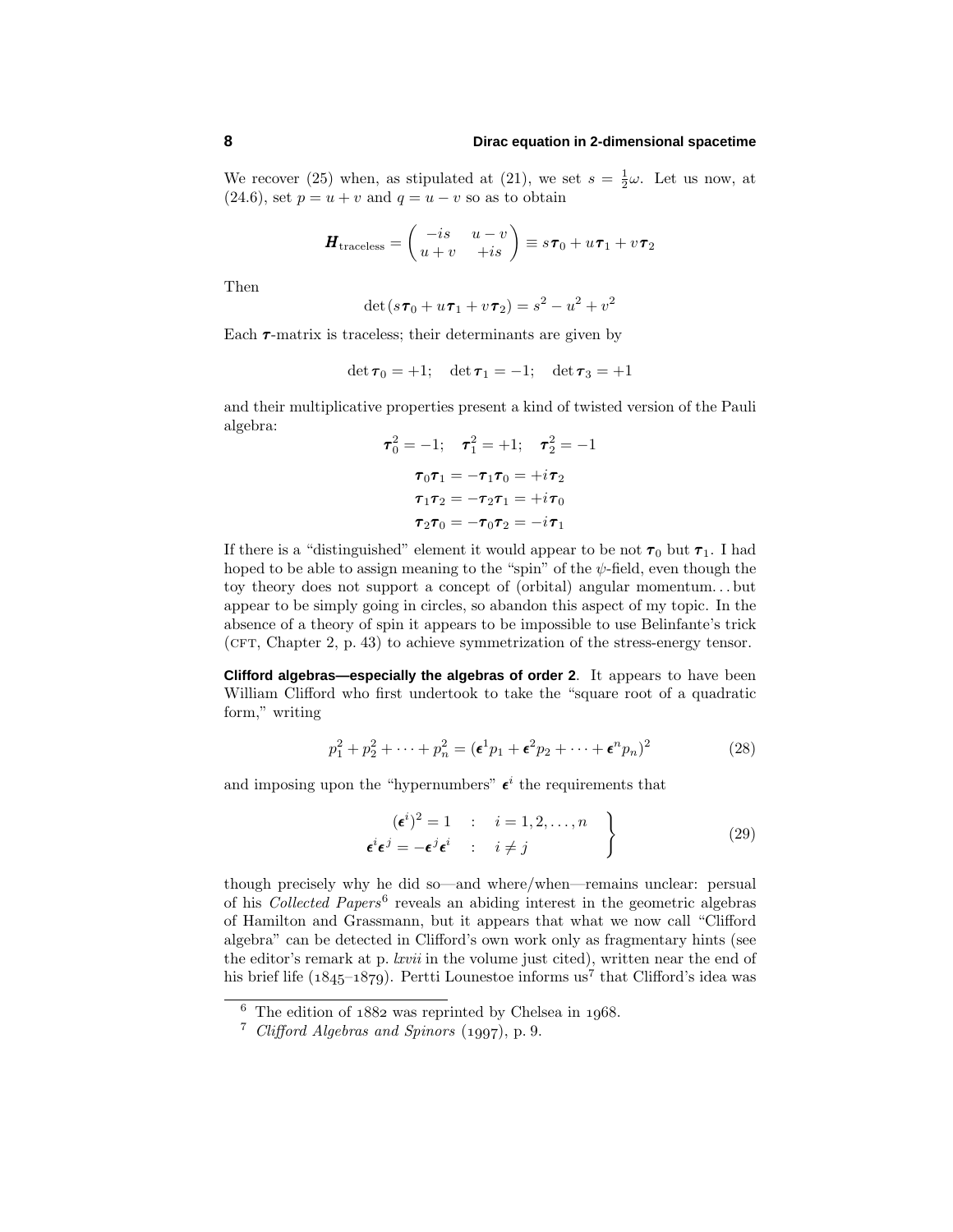# **Essentials of the theory of Clifford algebras 9**

first mentioned in a talk  $(1876)$ , the text of which was published posthumously as "XLIII. On the classification of geometrical algebras" in Collected Papers. Clifford's inspired murmuring attracted very little attention, however, until fifty years later, and stripped of its geometrical overlay—the algebraic essence of the idea occurred independently to Dirac, and was put by him to stunningly productive work. The literature, some of it of intimidating complexity, has by become vast, and the theory of Clifford algebras (like quaternion algebra before it) has displayed a curious power to make fanatics of otherwise staid and sensible applied mathematicians and physicists. We will be concerned only with the simplest elements of the subject.<sup>8</sup>

Higher powers of the expression which appears squared on the right side of (28) are typified by the following:

$$
(\epsilon^1 p_1 + \epsilon^2 p_2 + \dots + \epsilon^n p_n)^7
$$
  
= linear combination of terms of the type  $\epsilon^{i_1} \epsilon^{i_2} \epsilon^{i_3} \epsilon^{i_4} \epsilon^{i_5} \epsilon^{i_6} \epsilon^{i_7}$ 

Look to a typical such term: drawing upon (28) we have (on the presumption that  $n \geq 9$ )

$$
\epsilon^5 \epsilon^2 \epsilon^1 \epsilon^1 \epsilon^7 \epsilon^2 \epsilon^1 = -\epsilon^1 \epsilon^1 \epsilon^1 \epsilon^2 \epsilon^2 \epsilon^5 \epsilon^7
$$
  
\n
$$
\begin{aligned}\n\hat{\epsilon}^5 \epsilon^2 \epsilon^1 \epsilon^1 \epsilon^2 \epsilon^2 \epsilon^1 \epsilon^1 \epsilon^2 \epsilon^2 \epsilon^5 \epsilon^7 \\
&= -\epsilon^1 \epsilon^5 \epsilon^7 \quad \text{because}\n\begin{cases}\n(\epsilon^i)^{\text{even}} &= I \\
(\epsilon^i)^{\text{odd}} &= \epsilon^i\n\end{cases}\n\end{aligned}
$$

Evidently every  $\epsilon$ -product encountered in such an expression can, by (28), be brought to the form of one or another of the products which appear in the following list:

$$
(\mathbf{I} \text{ else } \boldsymbol{\epsilon}^1) \cdot (\mathbf{I} \text{ else } \boldsymbol{\epsilon}^2) \cdots (\mathbf{I} \text{ else } \boldsymbol{\epsilon}^n)
$$

The list asks us to make *n* binary choices, and therefore presents a total of 2*<sup>n</sup>* distinct "canonical products." We are led thus to contemplate expressions of the design

$$
\mathbf{A} = a\mathbf{l} + \sum_{i} a_{i} \boldsymbol{\epsilon}^{i} + \sum_{i < j} a_{ij} \boldsymbol{\epsilon}^{i} \boldsymbol{\epsilon}^{j} + \dots + \sum_{i_{1} < i_{2} < \dots < i_{p}} a_{i_{1} i_{2} \dots i_{p}} \boldsymbol{\epsilon}^{i_{1}} \boldsymbol{\epsilon}^{i_{2}} \dots \boldsymbol{\epsilon}^{i_{p}} \qquad (30) \\ + a_{12 \dots n} \boldsymbol{\epsilon}^{1} \boldsymbol{\epsilon}^{2} \dots \boldsymbol{\epsilon}^{n}
$$

where the coefficients are taken to be (let us say) real numbers, and where there are evidently  $\binom{n}{p}$  terms of order *p*. The set of all such "Clifford numbers" **A** is closed under both addition and multiplication, and is called the Clifford algebra  $\mathcal{C}\ell_n$ , of which  $\{\boldsymbol{\epsilon}^1, \boldsymbol{\epsilon}^2, \ldots, \boldsymbol{\epsilon}^n\}$  are the "generators."

<sup>&</sup>lt;sup>8</sup> For good accounts see (for example)  $\S$ §3–5 in P. K. Raševskiı̆, "The theory of spinors," Amarican Mathematical Society Translations, Series 2, Volume 6 (1957) or the recent text by P. Lounestoe (cited above).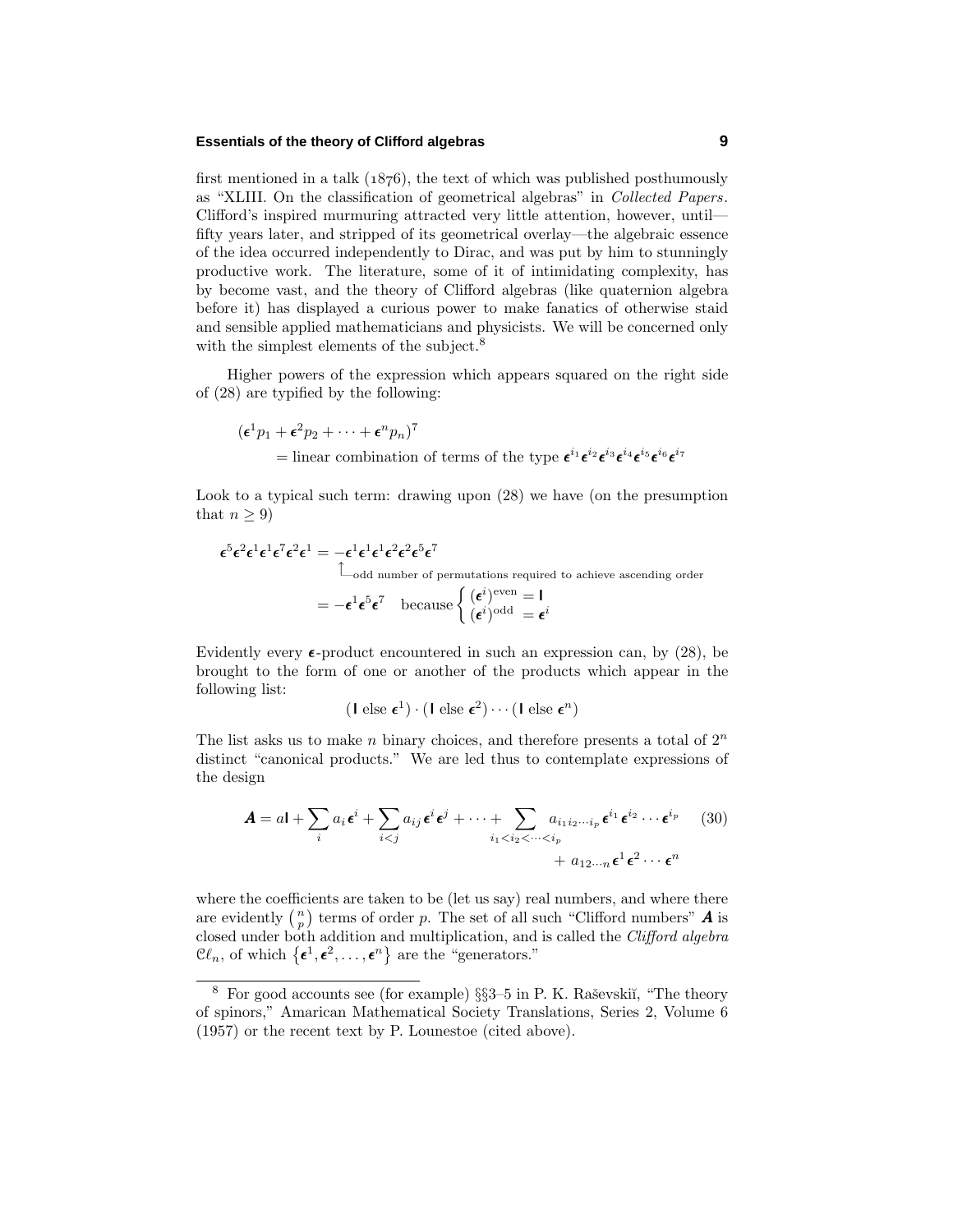To place  $\mathcal{C}\ell_n$  in its larger context: an *associative linear algebra*  $\mathfrak A$  is a vector space—let the elements be notated

$$
\mathbf{A} = a^1 \mathbf{e}_1 + a^2 \mathbf{e}_2 + \dots + a^m \mathbf{e}_m \equiv a^i \mathbf{e}_i
$$

—on which a law of multiplication is defined

$$
AB = a^i b^j e_i e_j
$$
  

$$
e_i e_j \equiv \sum_p c_i^p j e_p
$$
 (31.1)

and is required, moreover, to be associative:

$$
\boldsymbol{A}(\boldsymbol{B}\boldsymbol{C})=(\boldsymbol{A}\boldsymbol{B})\boldsymbol{C} \quad \Longleftrightarrow \quad c_i{}^q{}_p\,c_j{}^p{}_k=c_i{}^p{}_j\,c_p{}^q{}_k
$$

Commutivity  $(c_i^p{}_j = c_j^p{}_i)$  is, however, typically not required. If we define  $\mathbb{E}_{i} \equiv \|c_{i}{}^{q}{}_{p}\|$  then the associativity condition can be expressed

$$
\mathbb{E}_{i} \mathbb{E}_{j} = \sum_{p} c_{i}^{p} \mathbb{E}_{p} \tag{31.2}
$$

which shows that every associative algebra of order  $m$  admits of  $m \times m$  matrix representation (this is the non-trivial converse of the trivial statement that every matrix algebra is associative), but leaves open the question of whether  $\mathfrak A$  admits of lower-dimensional matrix representation. Notice that (31.1) is—insofar as it involves weighted summation—more general than would be permitted by stipulation that the  $e_i$  are elements of a finite group, though every such group provides a specialized instance of (31.1).

It is by now apparent that  $\mathcal{C}\ell_n$  is a specialized associative linear algebra of order  $m = 2^n$ , and admits of  $2^n \times 2^n$  matrix representation. It is, however, not presently clear how to construct the least-dimensional representation of  $\mathcal{C}\ell_n$ . Or how to construct  $A^{-1}$ , or even how to decide (directly, without recourse to matrix representation theory) whether  $A^{-1}$  exists. These are typical of issues taken up in the literature.

Relativity—and a host of other pure/applied topics as well—inspire interest also in indefinite quadratic forms

$$
p_1^2 + p_2^2 + \dots + p_n^2 - q_1^2 - q_2^2 - \dots - q_m^2
$$

The associated Clifford algebras—which arise from writing

$$
(\boldsymbol{\epsilon}^1 p_1 + \dots + \boldsymbol{\epsilon}^n p_n + \boldsymbol{\epsilon}^{n+1} q_1 + \dots + \boldsymbol{\epsilon}^{n+m} q_m)^2
$$

and requiring that

$$
(\epsilon^{i})^{2} = \begin{cases} +1 & \text{if } i = 1, 2, ..., n \\ -1 & \text{if } i = n+1, n+2, ..., m \\ \epsilon^{i} \epsilon^{j} = -\epsilon^{j} \epsilon^{i} & \text{if } i \neq j \end{cases}
$$
(32)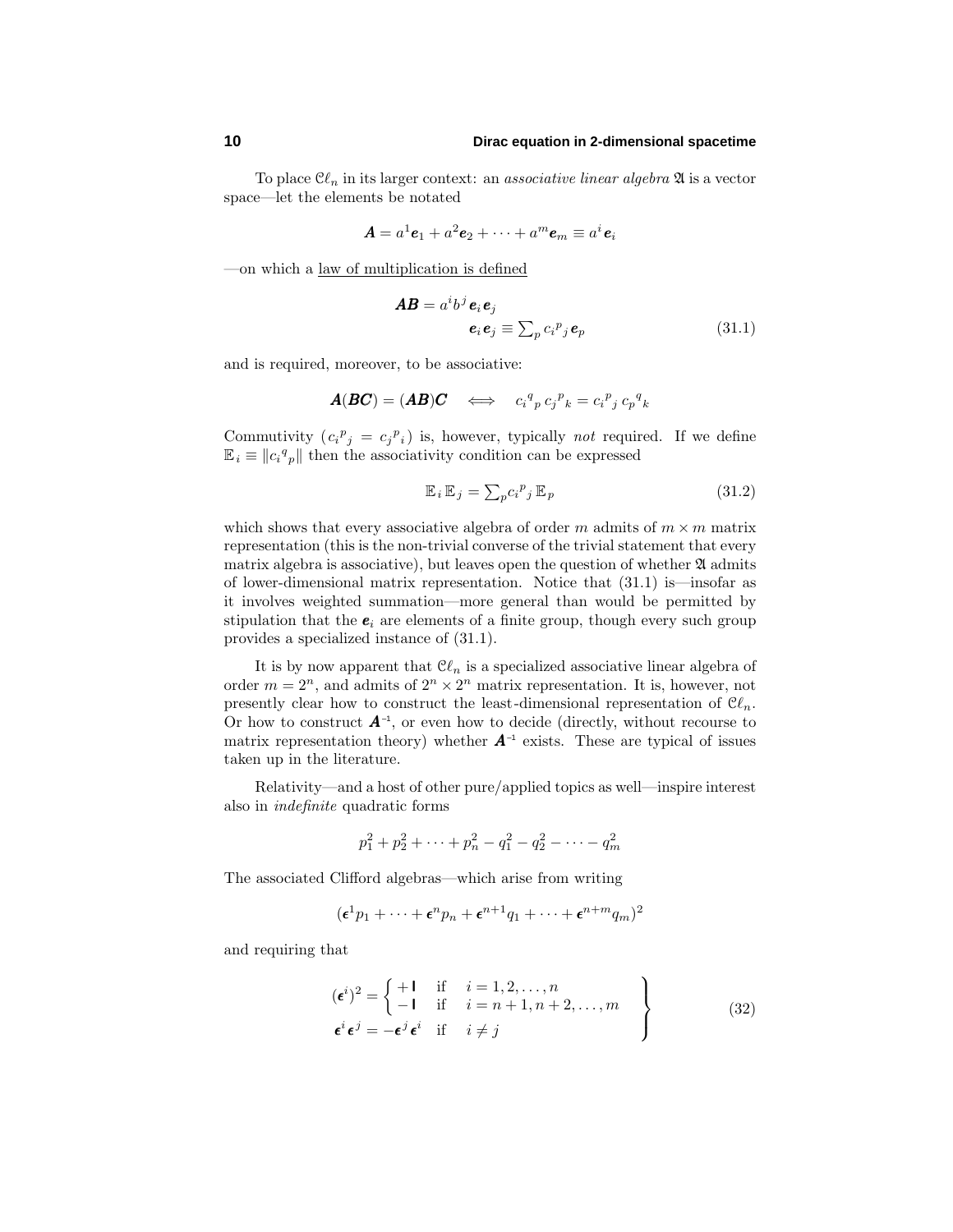# **Essentials of the theory of Clifford algebras 11**

—are denoted  $\mathcal{C}\ell_{n,m}$ . The algebra previously designated  $\mathcal{C}\ell_n$  would in this refined notation be designated  $\mathcal{C}\ell_{n,0}$ .

Evidently  $\mathcal{C}\ell_{0,1}$  is just  $\mathbb C$ , the algebra of complex numbers, which we are in position now to observe admits of real  $2\times 2$  matrix representation. Look to the details: (32) reduces to the statement

$$
\epsilon^2=-1
$$

Write  $I \rightarrow e_1$  and  $\epsilon \rightarrow e_2$  to establish contact with the generic language of (31.1). Then  $\mathbf{I} \cdot \mathbf{I} = \mathbf{I}$ ,  $\mathbf{I} \cdot \mathbf{\epsilon} = \mathbf{\epsilon}$ ,  $\mathbf{\epsilon} \cdot \mathbf{I} = \mathbf{\epsilon}$ ,  $\mathbf{\epsilon} \cdot \mathbf{\epsilon} = -\mathbf{I}$  read

$$
e_1e_1 = c_1{}^1{}_1e_1 + c_1{}^2{}_1e_2 = 1e_1 + 0e_2
$$
  
\n
$$
e_1e_2 = c_1{}^1{}_2e_1 + c_1{}^2{}_2e_2 = 0e_1 + 1e_2
$$
  
\n
$$
e_2e_1 = c_2{}^1{}_1e_1 + c_2{}^2{}_1e_2 = 0e_1 + 1e_2
$$
  
\n
$$
e_2e_2 = c_2{}^1{}_2e_1 + c_2{}^2{}_2e_2 = -1e_1 + 0e_2
$$

giving

$$
\mathbb{E}_1 = \begin{pmatrix} 1 & 0 \\ 0 & 1 \end{pmatrix} \to \mathbb{I} \quad \text{and} \quad \mathbb{E}_2 = \begin{pmatrix} 0 & -1 \\ 1 & 0 \end{pmatrix} \to \mathbb{J}
$$

The elements  $\mathbf{z} = x \mathbf{I} + y \boldsymbol{\epsilon}$  of  $C\ell_{0,1}$  acquire therefore the matrix representations

$$
\mathbb{Z}=\left(\!\!\begin{array}{cc} x & -y \\ y & x\end{array}\!\!\right)
$$

Evidently det  $\mathbb{Z} = x^2 + y^2$  and  $\mathbb{Z}^4 \to (x^2 + y^2)^{-1}(x\mathbf{I} - y\boldsymbol{\epsilon}) = (\mathbf{z}^* \mathbf{z})^{-1} \mathbf{z}^*$  with  $z^* = xI - y\epsilon$ . I will, for methodological reasons, conclude with indication of how  $z^{-1}$  might have been obtained "directly, without recourse to matrix representation theory." Assume without significant loss of generality that  $x = 1$ and write

$$
(\mathbf{I} + y\boldsymbol{\epsilon})^{-1} = \mathbf{I} - y\boldsymbol{\epsilon} + (y\boldsymbol{\epsilon})^2 - (y\boldsymbol{\epsilon})^3 + (y\boldsymbol{\epsilon})^4 - (y\boldsymbol{\epsilon})^5 + \cdots
$$
  
=  $(1 - y^2 + y^4 - \cdots)\mathbf{I} - (y - y^3 + y^5 - \cdots)\boldsymbol{\epsilon}$   
=  $(1 + y^2)^{-1}(\mathbf{I} - y\boldsymbol{\epsilon})$ 

The argument fails only if  $x = 0$ , but in that case one has

$$
(y\,\epsilon)^{-1} = (y^2)^{-1}(-y\,\epsilon)
$$

by inspection.

The algebra  $C\ell_{0,2}$  is familiar as the algebra  $\mathbb Q$  of real quaternions, as I now demonstrate. The general element can be written

$$
\mathbf{q} = w\mathbf{1} + x\mathbf{\epsilon}_1 + y\mathbf{\epsilon}_2 + z\mathbf{\epsilon}_1\mathbf{\epsilon}_2
$$
  
=  $w\mathbf{1} + x\mathbf{i} + y\mathbf{j} + z\mathbf{k}$  in Hamilton's notation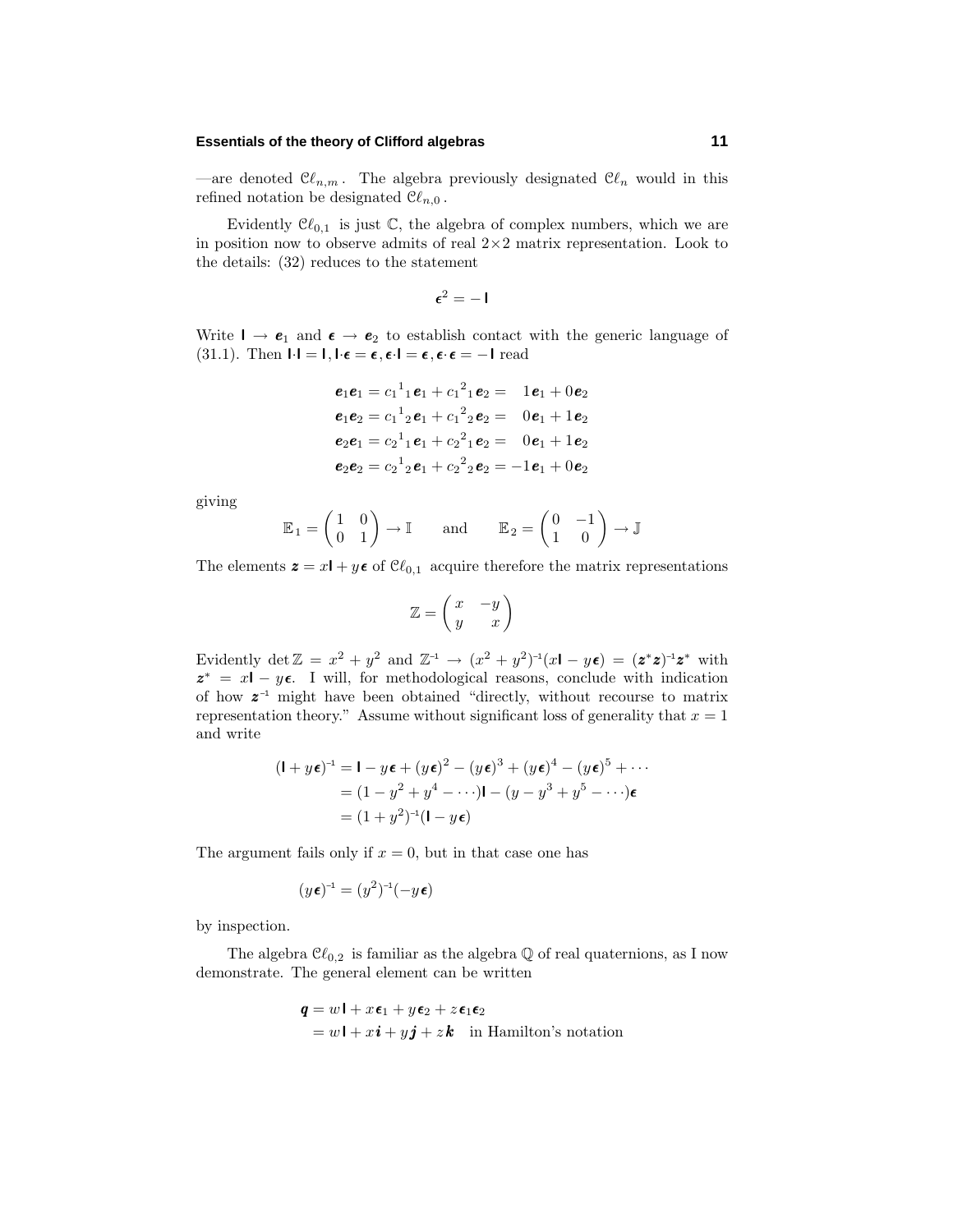and the conditions (32) become

$$
\bm{i}^2 = \bm{j}^2 = \bm{k}^2 = -\mathbf{I} \tag{33.1}
$$

$$
ij = k = -ji
$$
  
\n
$$
jk = i = -kj
$$
  
\n
$$
ki = j = -ik
$$
  
\n(33.2)

of which

$$
(a1i + a2j + a3k)(b1i + b2j + b3k) = -(a1b1 + a2b2 + a3b3)i+ (a2b3 - a3b2)i+ (a3b1 - a1b3)j+ (a1b2 - a2b1)k
$$

is a celebrated particular consequence. We are assured that  $\mathcal{C}\ell_{0,2}$  admits of real 4×4 matrix representation, but I skip the detailed demonstration in order to confront the force of the question: How, in the absence of an explicit matrix representation, does one construct  $q^{-1}$ ? Look to the series expansion of

$$
[\mathbf{I} + (x\mathbf{i} + y\mathbf{j} + z\mathbf{k})]^{-1}
$$

and, using  $(x\mathbf{i} + y\mathbf{j} + z\mathbf{k})^2 = -(x^2 + y^2 + z^2)\mathbf{I}$  (established just above), obtain

$$
[\mathbf{I} + (x\mathbf{i} + y\mathbf{j} + z\mathbf{k})]^{-1} = (1 + x^2 + y^2 + z^2)^{-1} [\mathbf{I} - (x\mathbf{i} + y\mathbf{j} + z\mathbf{k})]
$$

Quick tinkering (send  $x \to x/w, y \to y/w, z \to z/w$  and simplify) leads from here to the conclusion (valid even when  $w = 0$ ) that  $q^{-1}$  exists if and only if  $q^*q = w^2 + x^2 + y^2 + z^2 \neq 0$  (i.e., for all  $q \neq 0$ ) and is given then by

$$
\boldsymbol{q}^{-1} = (\boldsymbol{q}^*\boldsymbol{q})^{-1}\boldsymbol{q}^* \quad \text{with} \quad \boldsymbol{q}^* \equiv w\,\mathbf{I} - x\,\boldsymbol{i} - y\,\boldsymbol{j} - z\,\boldsymbol{k}
$$

A moment's further tinkering leads—not at all to our surprise—to this complex  $2\times 2$  representation of the quaterion algebra:

$$
\mathbf{q} \to \mathbb{Q} = \begin{pmatrix} w+z & -x-iy \\ x-iy & w-z \end{pmatrix} \equiv w \mathbb{U} + x \mathbb{I} + y \mathbb{J} + z \mathbb{K}
$$

We have

$$
\det \mathbb{Q} = w^2 + x^2 + y^2 + z^2
$$

and observe that the matrices  $\mathbb{I}$ ,  $\mathbb{J}$  and  $\mathbb{K}$  are traceless antihermitian. We recover the previously described representation of  $\mathcal{C}\ell_{0,1}$  when  $y = z = 0$ .

 $C\ell_{1,3}$  is just the Dirac algebra—an algebra of order 16, generated by Dirac's celebrated  $\gamma^{\mu}$ -matrices. It possesses a real  $16 \times 16$  representation, but is well known to admit also of complex 4×4 representation.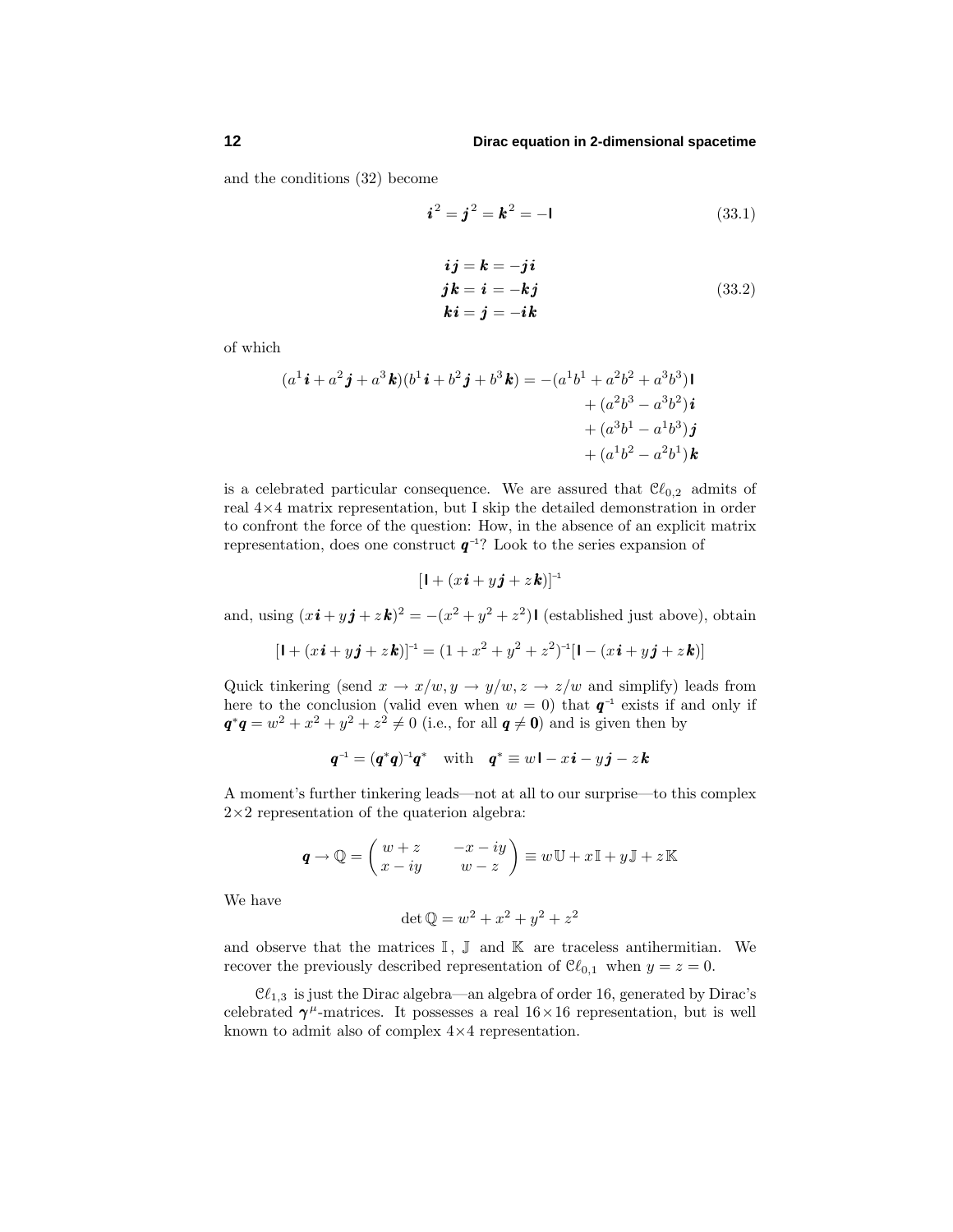# **Essentials of the theory of Clifford algebras 13**

Which brings us to  $C\ell_{1,1}$ —the "toy Dirac algebra" implicit in (1), of which we have been acquainted with the generators since (6) but have not previously had reason to regard as a closed algebra, with general element given by

$$
\mathbf{d} = s\mathbf{I} + v_1\boldsymbol{\gamma}^1 + v_2\boldsymbol{\gamma}^2 + p\boldsymbol{\varGamma}
$$
  

$$
\boldsymbol{\varGamma} \equiv \boldsymbol{\gamma}^1\boldsymbol{\gamma}^2
$$
 (34)

 $C\ell_{1,1}$  is evidently a variant of the quaternion algebra; in place of  $(33)$  we have

$$
(\gamma^1)^2 = +1
$$
,  $(\gamma^2)^2 = -1$ ,  $(\Gamma)^2 = +1$  (35.1)

$$
\gamma^{1} \gamma^{2} = \Gamma
$$
  
\n
$$
\gamma^{1} \Gamma = \gamma^{2}
$$
  
\n
$$
\gamma^{2} \Gamma = \gamma^{1}
$$
\n(35.2)

A real  $4 \times 4$  representation is assured, but a real (!)  $2 \times 2$  representation is implicit in (6)

$$
\mathbf{d} \to \mathbb{D} = \begin{pmatrix} s+p & v_1 - v_2 \\ v_1 + v_2 & s-p \end{pmatrix} \equiv s\mathbb{I} + v_1 \mathbf{I}^{-1} + v_2 \mathbf{I}^{-2} + p\mathbf{I} \tag{36}
$$

and is much easier to work with. Define

$$
\mathbb{D}^* = s\mathbb{I} - v_1 I\mathbb{I}^{-1} - v_2 I\mathbb{I}^{-2} - pI\mathbb{I}
$$

and obtain

$$
\mathbb{D}^*\mathbb{D} = \underbrace{[s^2 - (v_1^2 - v_2^2) - p^2]}_{\text{det }\mathbb{D}} \cdot \mathbb{I}
$$

giving  $\mathbf{d}^{-1} = (\mathbf{d}^*\mathbf{d})^{-1}\mathbf{d}^*$ ; this result is structurally quite familiar, but novel in respect to its detailed meaning.

The notations  $s/v/p$  are intended to suggest scalar/vector/pseudoscalar, for reasons which I now discuss. Let

$$
\mathbf{w} = a_1 \mathbf{\gamma}^1 + a_2 \mathbf{\gamma}^2 + b \mathbf{\Gamma} \quad \text{with} \quad a_1^2 - a_2^2 + b^2 = 1
$$

Then  $\mathbf{w}^2 = \mathbf{I}$  and

$$
\mathbf{u} \equiv e^{\phi \mathbf{w}} = \cosh \phi \cdot \mathbf{l} + \sinh \phi \cdot \mathbf{w}
$$

We look to the similarity transformation  $d \rightarrow D = u^{-1} du$ ; i.e., to

$$
\mathbf{D} = (\cosh \phi \cdot \mathbf{I} - \sinh \phi \cdot \mathbf{w})(s\mathbf{I} + v_1\mathbf{\gamma}^1 + v_2\mathbf{\gamma}^2 + p\mathbf{\Gamma})(\cosh \phi \cdot \mathbf{I} + \sinh \phi \cdot \mathbf{w})
$$

which for infinitesimal *φ* becomes

$$
\pmb{d}\to \pmb{D}=\pmb{d}+\delta\phi\cdot[\pmb{d}\,,\pmb{w}]+\cdots
$$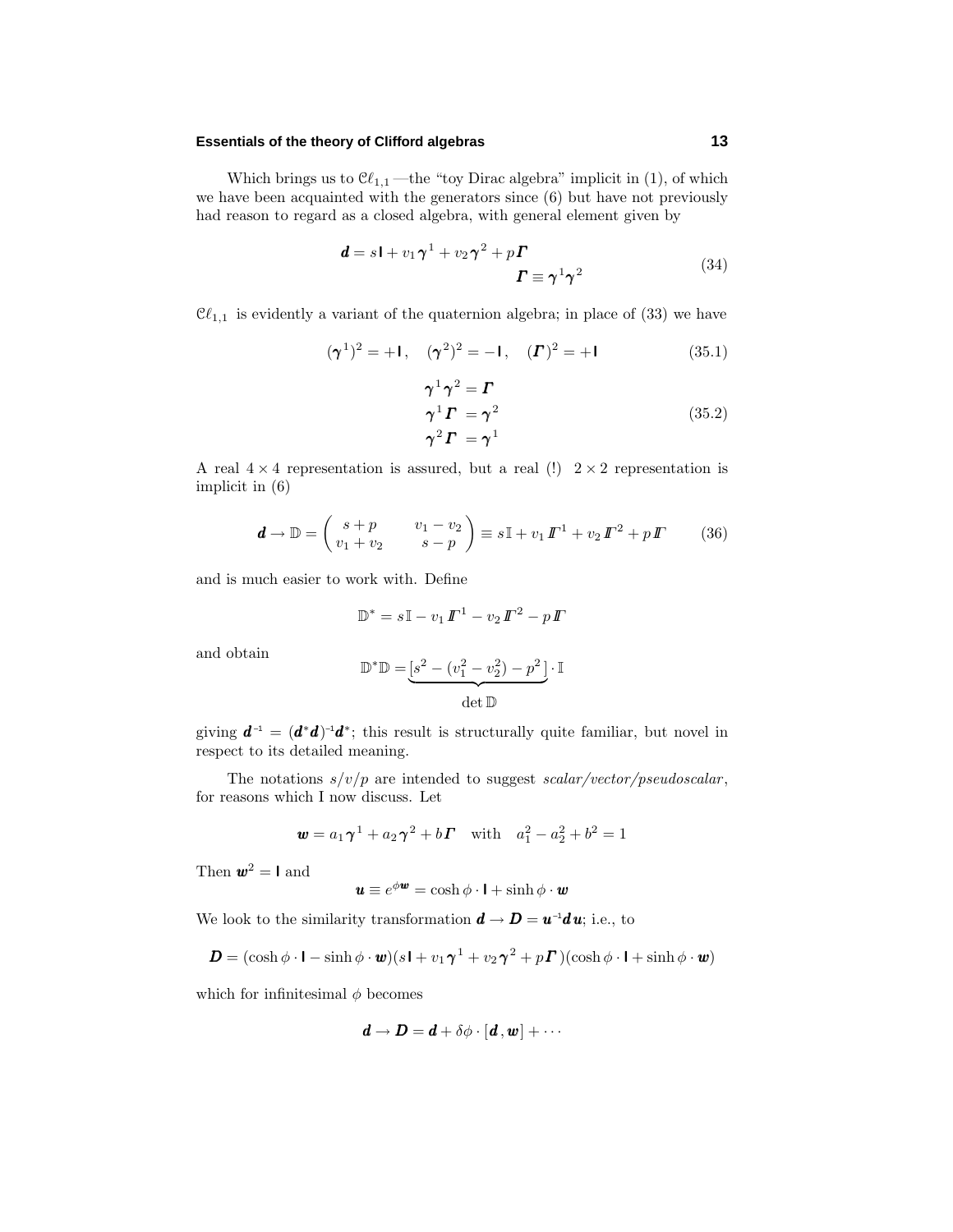with

$$
\delta\phi \cdot [\boldsymbol{d}, \boldsymbol{w}] = 2\delta\phi(bv_2 - a_2p)\boldsymbol{\gamma}^1 + 2\delta\phi(bv_1 - a_1p)\boldsymbol{\gamma}^2 + 2\delta\phi(a_2v_1 - a_1v_2)\boldsymbol{\varGamma}
$$
  
=  $\delta v_1\boldsymbol{\gamma}^1 + \delta v_2\boldsymbol{\gamma}^2 + \delta p \boldsymbol{\varGamma}$ 

To exclude *p*-dependence from  $\delta v$  we find ourselves obliged to set  $a_1 = a_2 = 0$ . Then  $b = \pm 1$ ; without loss of generality we set  $b = 1$ , and obtain

$$
\mathbf{D} = e^{-\phi \mathbf{\Gamma}} \mathbf{d} e^{\phi \mathbf{\Gamma}}
$$
  
\n
$$
e^{\phi \mathbf{\Gamma}} = \cosh \phi \cdot \mathbf{I} + \sinh \phi \cdot \mathbf{\Gamma}
$$
  
\n
$$
= s\mathbf{I} + (v_1 \cosh 2\phi + v_2 \sinh \phi) \gamma^1 + (v_1 \sinh 2\phi + v_2 \cosh \phi) \gamma^2 + p\mathbf{\Gamma}
$$
  
\n
$$
= S\mathbf{I} + V_1 \gamma^1 + V_2 \gamma^2 + P\mathbf{\Gamma}
$$

We have here recovered the 2-dimensional Lorentz transformations as natural objects (and have at the same time indicated why it makes sense to use the term "vector" in reference to the *v* terms), but have left unexplained why *p* has been called a "pseudoscalar." Suppose, however, we were to set

$$
\boldsymbol{u} = \boldsymbol{\gamma}^1 \rightarrow \begin{pmatrix} 0 & 1 \\ 1 & 0 \end{pmatrix} \quad : \quad \text{in this case } \boldsymbol{u}^{-1} = \boldsymbol{u}
$$

The unimodular (or  $d^*d$ -preserving) transformation  $d \to D = u^{-1}du$  is then improper (disjoint from the identity), and we compute

$$
\boldsymbol{D}=s\boldsymbol{I}+v_1\boldsymbol{\gamma}^1-v_2\boldsymbol{\gamma}^2-p\boldsymbol{I}
$$

The Lorentz transformation  $(v_1, v_2) \rightarrow (v_1, -v_2)$  is improper in the familiar sense, and has sent  $p \rightarrow -p$ .

**Clifford algebra when the metric is non-diagonal**. Familiar transformations serve to achieve

$$
\begin{pmatrix} g_{11} & g_{12} & \dots & g_{1N} \\ g_{21} & g_{22} & \dots & g_{2N} \\ \vdots & \vdots & \ddots & \vdots \\ g_{N1} & g_{N2} & \dots & g_{NN} \end{pmatrix} \rightarrow \begin{pmatrix} g_1 \\ g_2 \\ \vdots \\ g_N \end{pmatrix} \rightarrow \begin{pmatrix} \pm 1 \\ & \pm 1 \\ & \ddots \\ & & \pm 1 \end{pmatrix}
$$

where the final matrix has *n* plus signs on the diagonal, and  $m = N - n$ minus signs. The theory of  $\mathcal{C}\ell_{n,m}$  standardly assumes such preparations to have been carried out. I have (general relativistic) interest, however, in seeing how one might contrive to work with a non-specialized real symmetric metric. The algebra which arises from writing  $g^{ij}p_ip_j = (\epsilon^ip_i)^2$  or, as I find now more convenient,

$$
g_{ij}x^ix^j = (x^i \epsilon_i)^2 \tag{37}
$$

will be designated  $\mathcal{C}\ell_{N}(q)$ , and springs from anticommutation relations

$$
\epsilon_i \epsilon_j + \epsilon_j \epsilon_i = 2g_{ij} \tag{38}
$$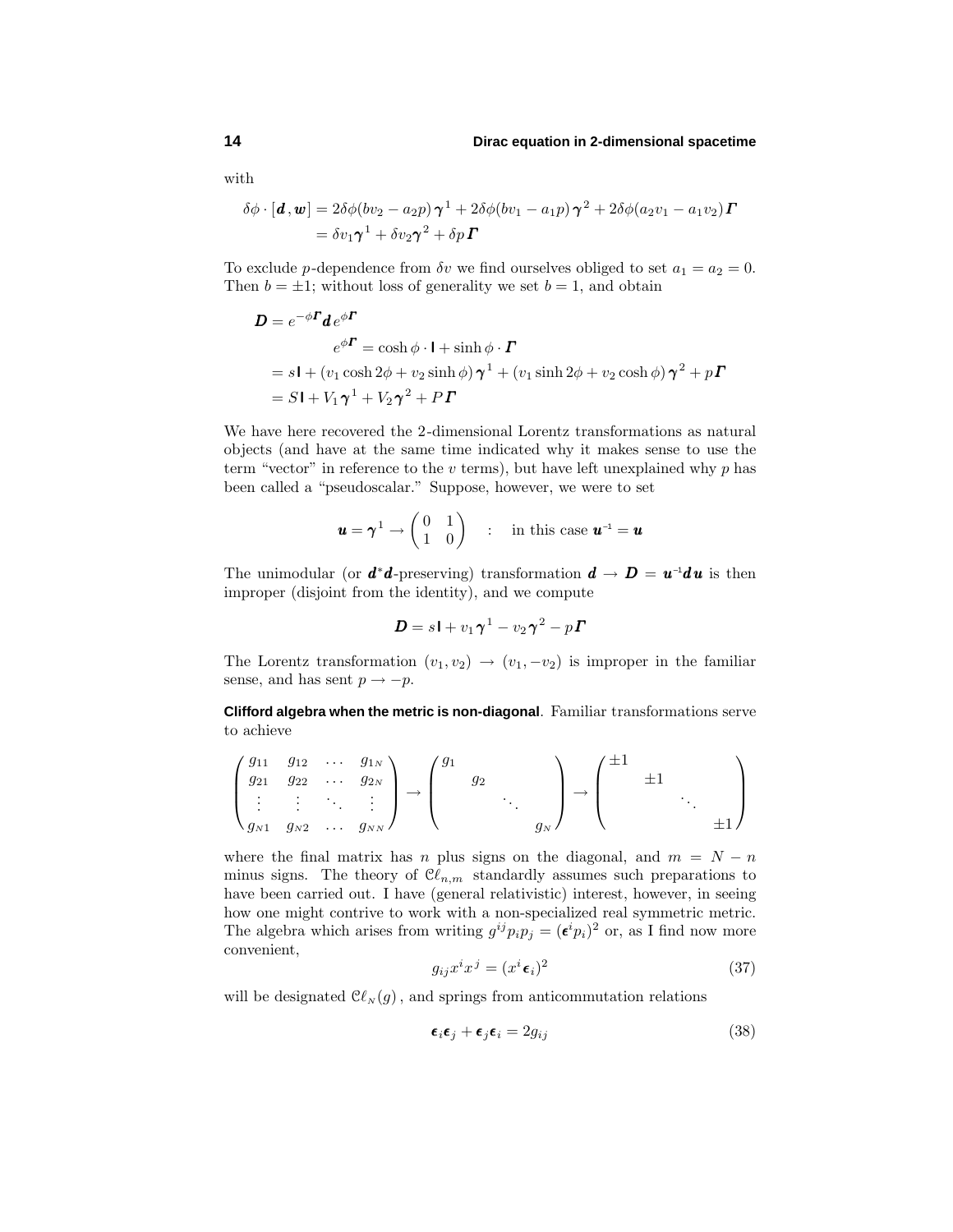# **Clifford algebra in the presence of a non-diagonal metric 15**

of which (29) no longer provide an accurate description. The only surviving allusion to the possibility that the metric might be "indefinite" will reside in the observation that

$$
g \equiv \det ||g_{ij}|| = (-)^{m} |g| \tag{39}
$$

The important role formerly played by the antisymmetry condition (29) will be taken over by the statement that, in consequence of (38),

$$
\epsilon_{ij} \equiv \frac{1}{2} (\epsilon_i \epsilon_j - \epsilon_j \epsilon_i) = \epsilon_i \epsilon_j - g_{ij} \mathbf{I} \text{ is antisymmetric} \tag{40}
$$

In 1960 I had reason to work out the detailed theory of  $C\ell_4(g)$ . Here, taking that work<sup>9</sup> as my model, I will look only to the simplest case:  $\mathcal{C}\ell_2(g)$ .

The general element of  $\mathcal{C}\ell_2(g)$  can be written

$$
\mathbf{G} = S\mathbf{I} + V^i \boldsymbol{\epsilon}_i + \frac{1}{2} T^{ij} \boldsymbol{\epsilon}_{ij} \tag{41}
$$

where  $T^{ij}$  can without loss of generality be assumed to be antisymmetric; since 2-dimensional, it supplies only a single adjustable parameter, so the final term on the right could equally well be expressed  $T^{12}\epsilon_{12}$  or—more simply— $P\epsilon$ . So we write

$$
\mathbf{G} = S\mathbf{I} + V^i \boldsymbol{\epsilon}_i + P \boldsymbol{\epsilon} \tag{42}
$$

If

$$
\boldsymbol{H} = s\boldsymbol{I} + v^i \boldsymbol{\epsilon}_i + p \boldsymbol{\epsilon}
$$

describes an arbitrary second element in  $\mathcal{C}\ell_2(g)$  then a little work supplies the product formula

$$
GH = (Ss + V^iv_i - gPp)\mathbf{I} + (Sv^j + sV^j - Pv_i\varepsilon^{ij} + pV_i\varepsilon^{ij})\epsilon_j
$$
  
+ 
$$
(Sp + V^1v^2 - V^2v^1 + Ps)\epsilon
$$
 (43)

where it is actually the expressions on the right sides of

$$
V^{i}v_{i} = V^{1}g_{11}v^{1} + V^{1}g_{12}v^{2} + V^{2}g_{21}v^{1} + V^{2}g_{22}v^{2}
$$
  
\n
$$
g = g_{11}g_{22} - g_{12}g_{21}
$$
  
\n
$$
V_{i} = g_{i1}V^{1} + g_{i2}V^{2}
$$
  
\n
$$
v_{i} = g_{i1}v^{1} + g_{i2}v^{2}
$$

which are presented to us in the course of the calculation, and where

$$
\varepsilon^{ij} \equiv \text{sgn}\left(\begin{smallmatrix} ij\\12 \end{smallmatrix}\right)
$$

I strongly urge my reader to do the calculation that gives (43); it takes only a few minutes of careful work on a large sheet of paper, and is highly instructive.

<sup>&</sup>lt;sup>9</sup> See "Aspects of Clifford algebras" (text of a seminar presented on  $27$  March to the Reed College Math Club—back in the days before there were such things Thursday Math Seminars) in COLLECTED SEMINARS  $(1963-1970)$ .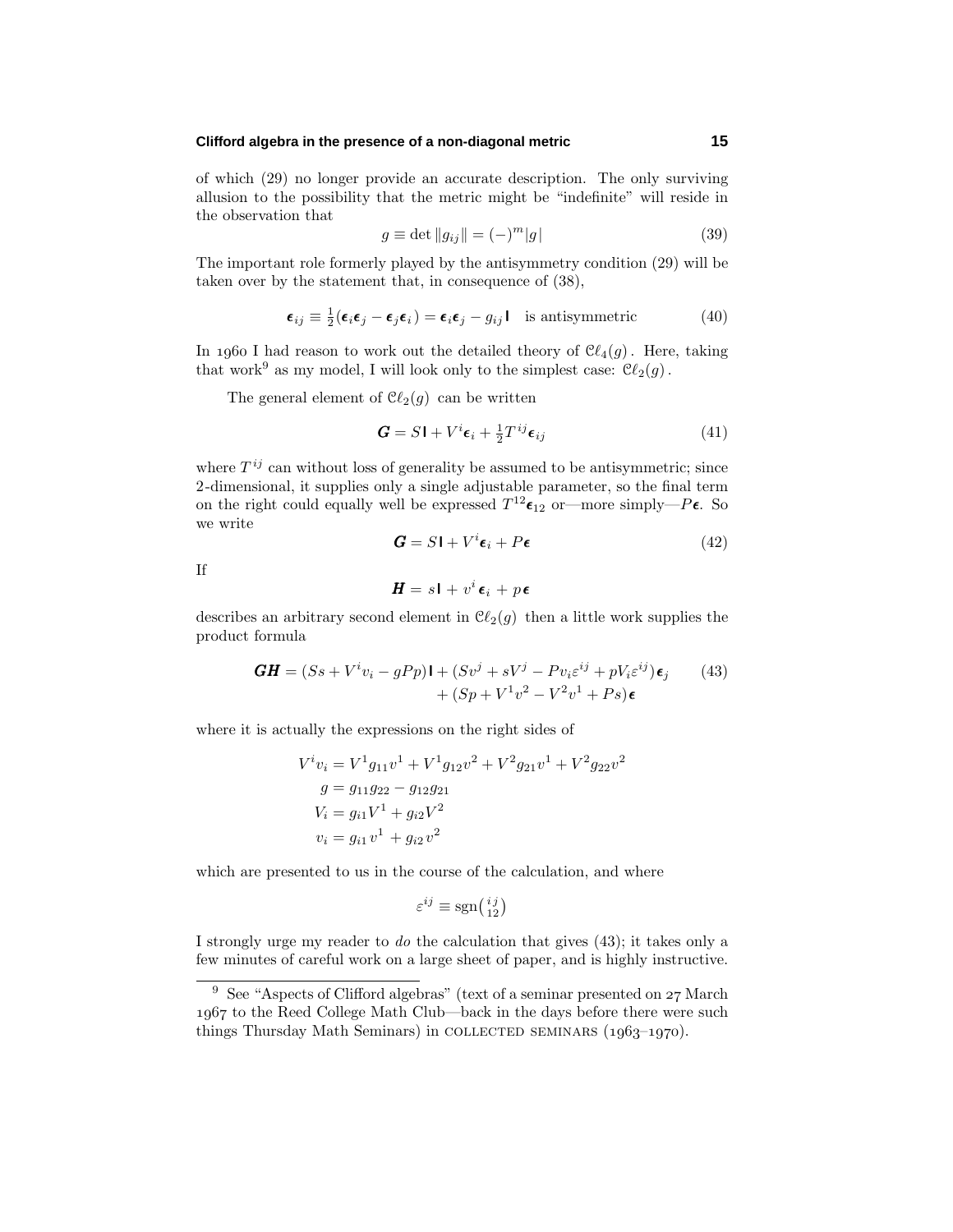If we define

$$
G^* = S1 - V^i \epsilon_i - P \epsilon \tag{44}
$$

then it is an immediate implication of (43) that

$$
\boldsymbol{G}^*\boldsymbol{G} = (S^2 - g_{ij}V^iV^j + gP^2)\mathbf{I}
$$

Evidently *G* is invertible if and only if its "modulus"

$$
|\mathbf{G}| \equiv S^2 - g_{ij} V^i V^j + gP^2 \neq 0 \tag{45}
$$

In a matrix representation  $G \to \mathbb{G}$  the role of the modulus would be taken over by det G. We find it natural, therefore, to construct the

"characteristic polynomial"  $|\mathbf{G} - \lambda \mathbf{I}| = \lambda^2 - 2S\lambda + |\mathbf{G}|$ 

and are not surprised to discover that  $G$  satisfies its own characteristic equation:

$$
G^2 - 2SG + |G| = 0 \tag{46}
$$

We are assured that  $\mathcal{C}\ell_2(g)$  —since an associative algebra of order 4—admits of real  $4 \times 4$  representation, but the preceding results suggest strongly that it admits actually of  $2 \times 2$  representation.

The Clifford algebras  $C\ell_{2,0}$ ,  $C\ell_{1,1}$  and  $C\ell_{0,2}$  can be recovered as special cases of  $\mathcal{C}\ell_2(g)$ . To see how this works we look to the latter; i.e., to the quaternionic case

$$
||g_{ij}|| = \begin{pmatrix} -1 & 0\\ 0 & -1 \end{pmatrix}
$$

After notational adjustments

$$
S \rightarrow a^{0} \qquad s \rightarrow b^{0}
$$
  
\n
$$
V^{1} \rightarrow a^{1} \qquad v^{1} \rightarrow b^{1} \qquad \epsilon_{1} \rightarrow \mathbf{i}
$$
  
\n
$$
V^{2} \rightarrow a^{2} \qquad v^{2} \rightarrow b^{2} \qquad \epsilon_{2} \rightarrow \mathbf{j}
$$
  
\n
$$
P \rightarrow a^{3} \qquad p \rightarrow b^{3} \qquad \epsilon \rightarrow \mathbf{k}
$$

the general product formula (43) becomes

$$
(a^{0}\mathbf{i} + a^{1}\mathbf{i} + a^{2}\mathbf{j} + a^{3}\mathbf{k})(b^{0}\mathbf{i} + b^{1}\mathbf{i} + b^{2}\mathbf{j} + b^{3}\mathbf{k})
$$
  
=  $(a^{0}b^{0} - a^{1}b^{1} - a^{2}b^{2} - a^{3}b^{3})\mathbf{i} + (a^{0}b^{1} + a^{1}b^{0} + a^{2}b^{3} - a^{3}b^{2})\mathbf{i}$   
+  $(a^{0}b^{2} + a^{2}b^{0} + a^{3}b^{1} - a^{1}b^{3})\mathbf{j}$   
+  $(a^{0}b^{3} + a^{3}b^{0} + a^{1}b^{2} - a^{2}b^{1})\mathbf{k}$ 

which is familiar as the *quaternionic product formula*—historic birthplace of the "dot product," the "cross product" (set  $a^0 = b^0 = 0$ ) and of non-commutative algebra generally.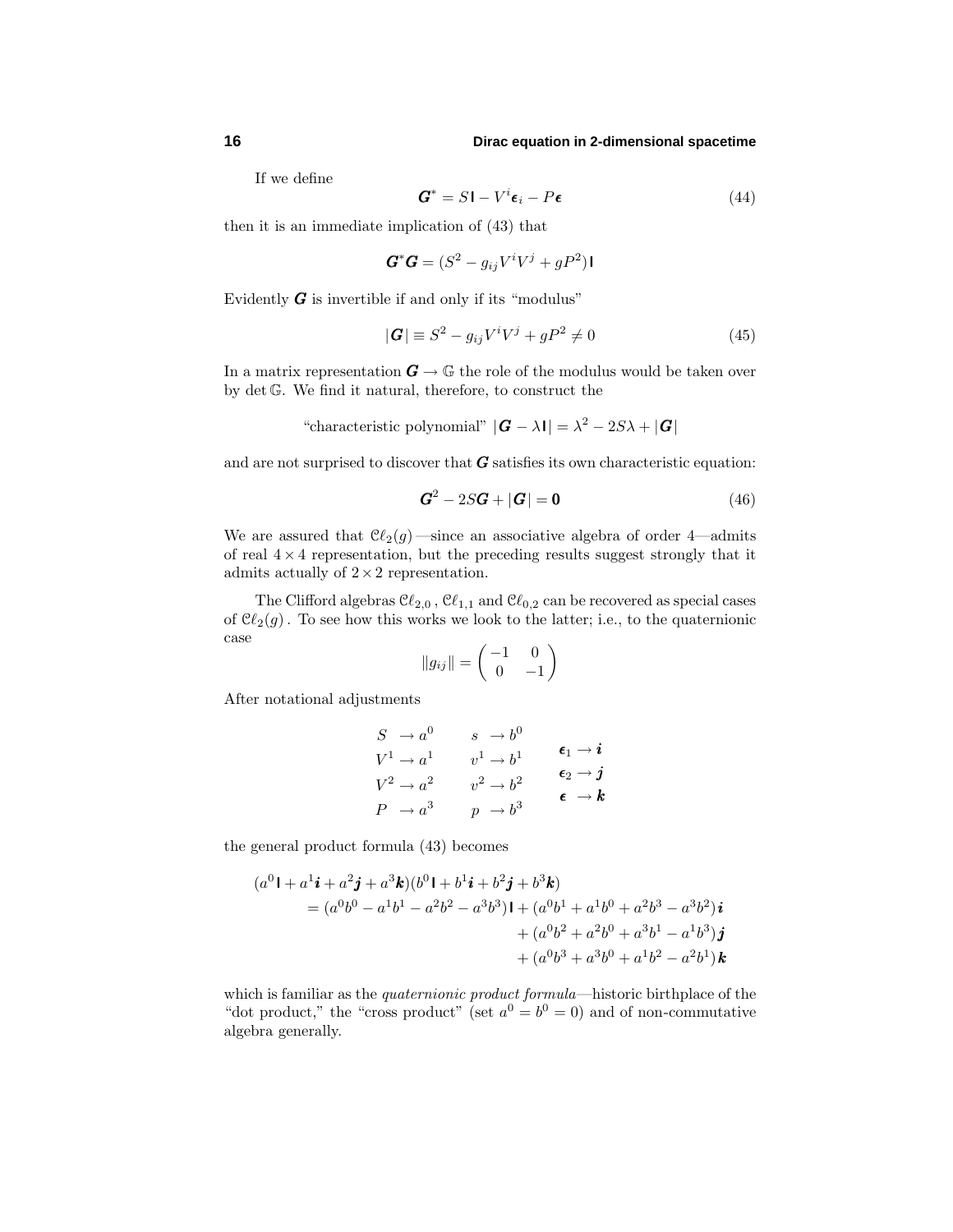# **Clifford algebra in the presence of a non-diagonal metric 17**

A notational adjustment

$$
\mathsf{I} \to \mathbf{e}_0 \ ; \quad \mathbf{\epsilon}_1 \to \mathbf{e}_1 \ ; \quad \mathbf{\epsilon}_2 \to \mathbf{e}_2 \ ; \quad \mathbf{\epsilon} \to \mathbf{e}_3
$$

places us in position to use (31) to construct a real  $4\times4$  representation of  $\mathcal{C}\ell_2(g)$ . Working from (43) we have

$$
e_0(se_0 + v^1e_1 + v^2e_2 + pe_3) = se_0 + v^1e_1 + v^2e_2 + pe_3
$$
  
\n
$$
e_1(se_0 + v^1e_1 + v^2e_2 + pe_3) = g_{1k}v^k e_0 + (s - pg_{12})e_1 + pg_{11}e_2 + v^2e_3
$$
  
\n
$$
e_2(se_0 + v^1e_1 + v^2e_2 + pe_3) = g_{2k}v^k e_0 - pg_{22}e_1 + (s + pg_{21})e_2 - v^1e_3
$$
  
\n
$$
e_3(se_0 + v^1e_1 + v^2e_2 + pe_3) = -gp e_0 + v^ig_{i2}e_1 - v^ig_{i1}e_2 + se_3
$$

giving

$$
\mathbf{I} = \mathbf{e}_0 \rightarrow \mathbb{I} = \begin{pmatrix} 1 & 0 & 0 & 0 \\ 0 & 1 & 0 & 0 \\ 0 & 0 & 1 & 0 \\ 0 & 0 & 0 & 1 \end{pmatrix} \tag{47.0}
$$

$$
\boldsymbol{\epsilon}_1 = \boldsymbol{e}_1 \rightarrow \mathbb{E}_1 = \begin{pmatrix} 0 & g_{11} & g_{12} & 0 \\ 1 & 0 & 0 & -g_{12} \\ 0 & 0 & 0 & g_{11} \\ 0 & 0 & 1 & 0 \end{pmatrix} \tag{47.1}
$$

$$
\epsilon_2 = \mathbf{e}_2 \rightarrow \mathbb{E}_2 = \begin{pmatrix} 0 & g_{21} & g_{22} & 0 \\ 0 & 0 & 0 & -g_{22} \\ 1 & 0 & 0 & g_{21} \\ 0 & -1 & 0 & 0 \end{pmatrix}
$$
 (47.2)

$$
\boldsymbol{\epsilon} = \boldsymbol{e}_3 \rightarrow \mathbb{E} = \begin{pmatrix} 0 & 0 & 0 & -g \\ 0 & g_{12} & g_{22} & 0 \\ 0 & -g_{11} & -g_{21} & 0 \\ 1 & 0 & 0 & 0 \end{pmatrix} \tag{47.3}
$$

Implausible though the design of these matrices may appear, *Mathematica* quickly confirms that

$$
\mathbb{E}_i \mathbb{E}_j + \mathbb{E}_j \mathbb{E}_i = 2g_{ij} \mathbb{I} \text{ and } \mathbb{E}_1 \mathbb{E}_2 - g_{12} \mathbb{I} = \mathbb{E}
$$
 (48)

The representation of  $\mathbf{G} = S \mathbf{I} + V^i \boldsymbol{\epsilon}_i + P \boldsymbol{\epsilon}$  becomes

$$
\mathbb{G} = S\mathbb{I} + V^{1}\mathbb{E}_{1} + V^{2}\mathbb{E}_{2} + P\mathbb{E}
$$
\n
$$
= \begin{pmatrix}\nS & V_{1} & V_{2} & -Pg \\
V^{1} & S + Pg_{12} & Pg_{22} & -V_{2} \\
V^{2} & -Pg_{11} & S - Pg_{21} & V_{1} \\
P & -V^{2} & V^{1} & S\n\end{pmatrix}
$$
\n(49)

and, appealing again to *Mathematica* for assistance, we find

$$
\det \mathbb{G} = (S^2 - V^i V_i + gP^2)^2 = |\mathbf{G}|^2 \tag{50}
$$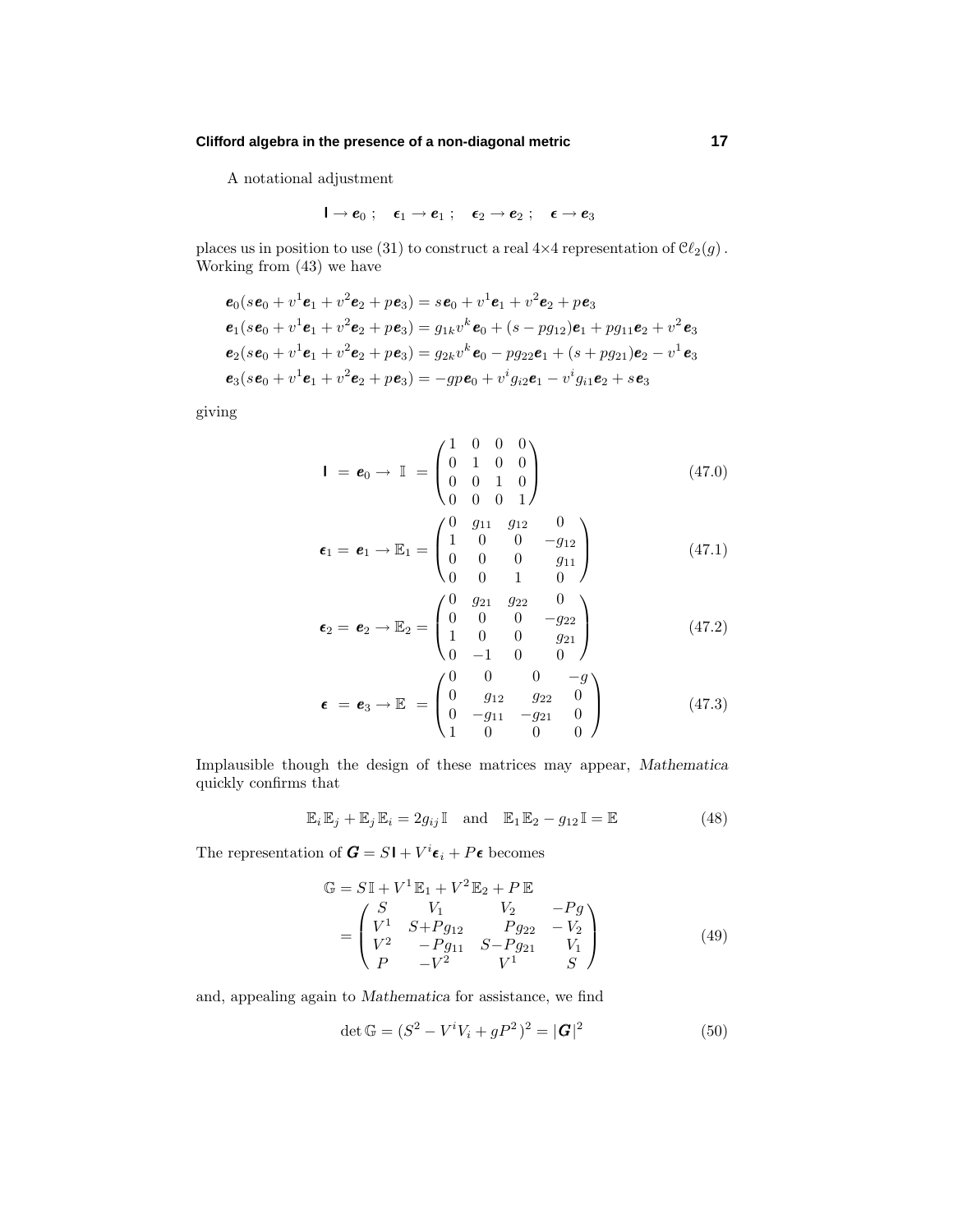If, in (49), we set  $S = P = 0$  we arrive back at our point of departure

$$
(V^{1} \mathbb{E}_{1} + V^{2} \mathbb{E}_{2})^{2} = \begin{pmatrix} 0 & V_{1} & V_{2} & 0 \\ V^{1} & 0 & 0 & -V_{2} \\ V^{2} & 0 & 0 & V_{1} \\ 0 & -V^{2} & V^{1} & 0 \end{pmatrix} = (V_{1}V^{1} + V_{2}V^{2}) \begin{pmatrix} 1 & 0 & 0 & 0 \\ 0 & 1 & 0 & 0 \\ 0 & 0 & 1 & 0 \\ 0 & 0 & 0 & 1 \end{pmatrix}
$$

*...* which is comforting, if not surprising.

It should be borne in mind that the representation (47/49) is not unique: similarity transformations

$$
\mathbb{E}_{\mu} \to \mathbb{E}_{\mu} \equiv \mathbb{T}^{-1} \mathbb{E}_{\mu} \mathbb{T}
$$
 (51)

yield alternative/equivalent representations.

A "real 4-component formulation of a toy Dirac theory with arbitrary metric" is our present objective, but before we can make further progress we must gain a sharper sense of certain general features shared by all "real-field Dirac theories," and of the conditions under which such theories admit of Lagangian formulation. We must, in particular, discover what becomes of the *i* which enters so conspicuously into the Dirac equation, but can have no place in a real-field theory. To get a handle on the points at issue we look back again to (5); i.e., to our toy theory in the Lorentzian case. If we

let 
$$
\psi = \begin{pmatrix} \psi^1 \\ \psi^2 \end{pmatrix} = \begin{pmatrix} \alpha^1 + i\beta^1 \\ \alpha^2 + i\beta^2 \end{pmatrix}
$$
 be expanded  $\begin{pmatrix} \alpha^1 \\ \beta^1 \\ \alpha^2 \\ \beta^2 \end{pmatrix}$ 

then (5) becomes (note the absence of *i*-factors!)

$$
\left[ \begin{pmatrix} 0 & 0 & 1 & 0 \\ 0 & 0 & 0 & 1 \\ 1 & 0 & 0 & 0 \\ 0 & 1 & 0 & 0 \end{pmatrix} \partial_0 + \begin{pmatrix} 0 & 0 & -1 & 0 \\ 0 & 0 & 0 & -1 \\ 1 & 0 & 0 & 0 \\ 0 & 1 & 0 & 0 \end{pmatrix} \partial_1 + \varkappa \begin{pmatrix} 0 & -1 & 0 & 0 \\ 1 & 0 & 0 & 0 \\ 0 & 0 & 0 & -1 \\ 0 & 0 & 1 & 0 \end{pmatrix} \right] \begin{pmatrix} \alpha^1 \\ \beta^1 \\ \alpha^2 \\ \beta^2 \end{pmatrix} = \begin{pmatrix} 0 \\ 0 \\ 0 \\ 0 \end{pmatrix}
$$

which will be abbreviated

$$
\left[\boldsymbol{\varGamma}^{0}\partial_{0} + \boldsymbol{\varGamma}^{1}\partial_{1} + \varkappa \mathbb{J}\right]\Psi = 0 \tag{52.1}
$$

We observe that

$$
\mathbf{\Gamma}^{\mu}\mathbf{\Gamma}^{\nu} + \mathbf{\Gamma}^{\nu}\mathbf{\Gamma}^{\mu} = 2g^{\mu\nu}\mathbb{I} \quad \text{with} \quad ||g^{\mu\nu}|| = \begin{pmatrix} 1 & 0 \\ 0 & -1 \end{pmatrix} \tag{52.2}
$$

and—which are more to the point—that

$$
\mathbb{J} \text{ commutes with } \mathbf{\Gamma}^0 \text{ and } \mathbf{\Gamma}^1; \text{ moreover } \mathbb{J}^2 = -\mathbb{I}
$$
 (52.3)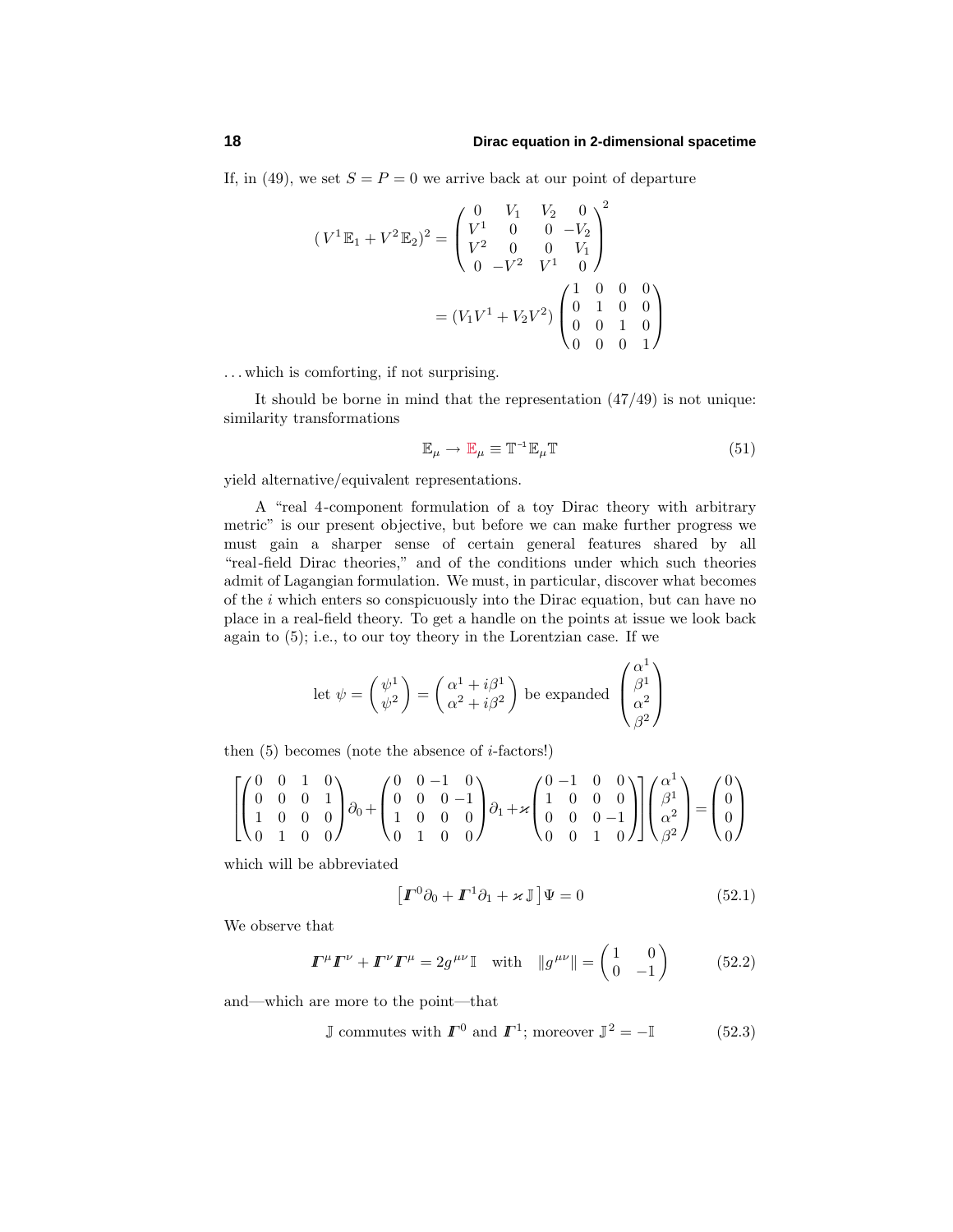# **Clifford algebra in the presence of a non-diagonal metric 19**

In the complex Dirac theory of the textbooks one achieves (52.3) by setting  $\mathbb{J} = i\mathbb{I}$ , but that option is not in all cases forced...and in real theory not possible;  $\mathbb J$  is a "square root of minus  $\mathbb I$ " in an enlarged, matrix-theoretic sense.

If (52.1) is to admit of Lagrangian formulation then there must exist a real non-singular matrix S such that

$$
\mathbb{S} \mathbb{\Gamma}^0 \text{ and } \mathbb{S} \mathbb{\Gamma}^1 \text{ are antisymmetric, and } \mathbb{S} \mathbb{J} \text{ symmetric}
$$
 (52.4)

in which case we have  $10$ 

$$
\mathcal{L} = -\frac{1}{2}\hbar c \left\{ \Psi^{\mathsf{T}}\mathbb{S}\,\mathbf{\Gamma}^{\mu}\Psi_{,\mu} + \varkappa \Psi^{\mathsf{T}}\mathbb{S}\mathbb{J}\Psi \right\} \tag{52.5}
$$

Exploratory tinkering (I know of no systematic method) shows that a S that does the job is

$$
\mathbb{S} \equiv \begin{pmatrix} 0 & 0 & 0 & 1 \\ 0 & 0 & -1 & 0 \\ 0 & 1 & 0 & 0 \\ -1 & 0 & 0 & 0 \end{pmatrix}
$$
 (52.6)

for

$$
\mathbb{S}\mathbf{\Gamma}^0 = \begin{pmatrix} 0 & 1 & 0 & 0 \\ -1 & 0 & 0 & 0 \\ 0 & 0 & 0 & 1 \\ 0 & 0 & -1 & 0 \end{pmatrix} \text{ and } \mathbb{S}\mathbf{\Gamma}^1 = \begin{pmatrix} 0 & 1 & 0 & 0 \\ -1 & 0 & 0 & 0 \\ 0 & 0 & 0 & -1 \\ 0 & 0 & 1 & 0 \end{pmatrix}
$$

are antisymmetric, while

$$
\mathbb{S}\mathbb{J} = \begin{pmatrix} 0 & 0 & 1 & 0 \\ 0 & 0 & 0 & 1 \\ 1 & 0 & 0 & 0 \\ 0 & 1 & 0 & 0 \end{pmatrix}
$$

is symmetric.

Look now to the generality of the points at issue. The "Dirac factorization problem"

$$
(\gamma^{\mu}\partial_{\mu} - \varkappa \mathbf{J})(\gamma^{\mu}\partial_{\mu} + \varkappa \mathbf{J}) = (\Box + \varkappa^{2})\mathbf{I}
$$
 (53.1)

$$
\tilde{\Psi} \equiv \Psi^{\rm T} \mathbb{S}
$$

<sup>&</sup>lt;sup>10</sup> Notice that the symmetric part of  $\mathcal{S}I^{\mu}$ , if present, could be discarded as a gauge term. And that while in quantum theory with complex  $\psi$  it is permissible (and standard) to treat  $\psi$  and  $\psi^*$  as though they were formally independent, it would be senseless to assign "formal independence" to  $\Psi$  and  $\Psi^{\dagger}$ . Only when these points are understood does it become permissible (if not very useful) to write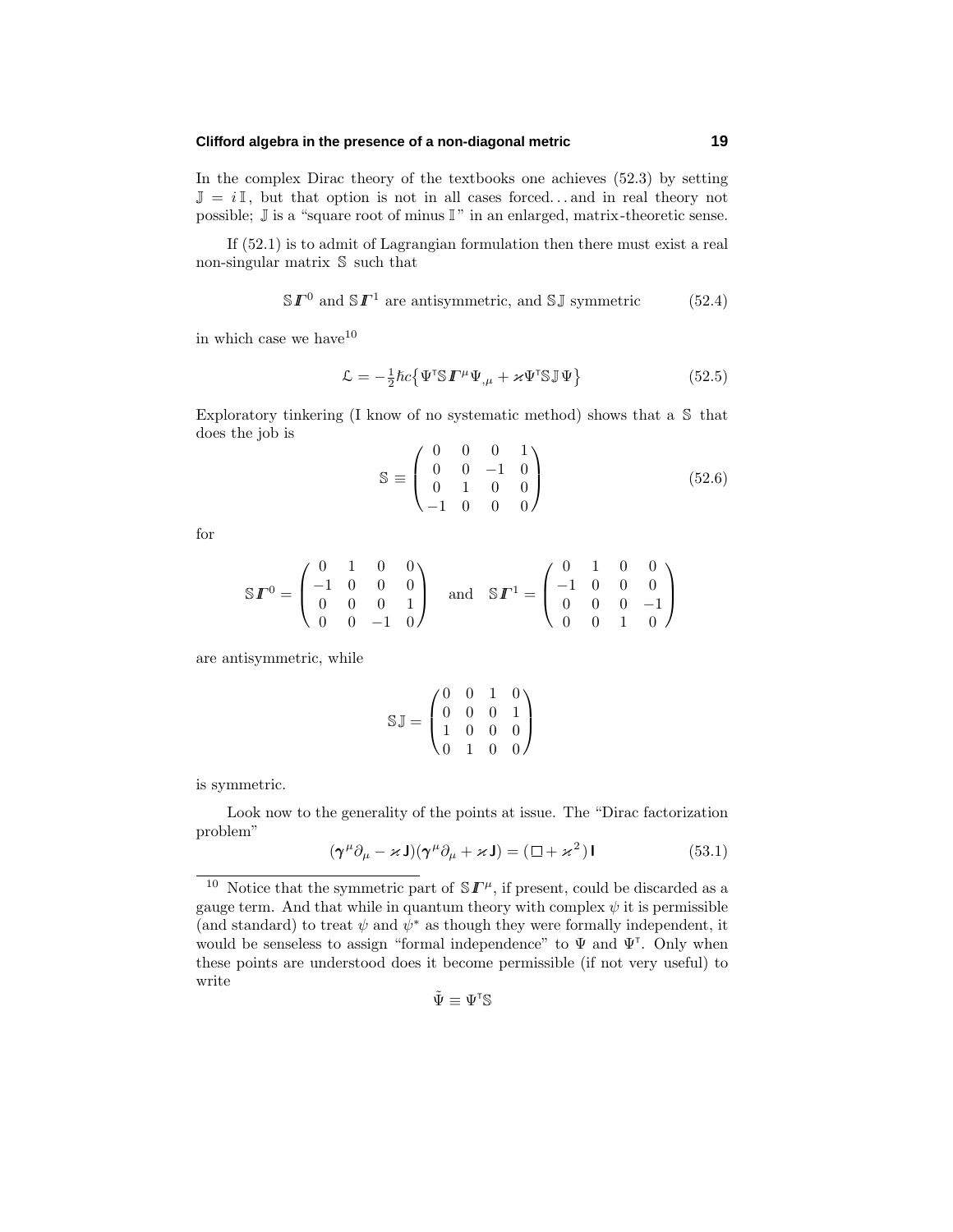requires, in addition to the familiar conditions  $\gamma^{\mu}\gamma^{\nu}+\gamma^{\nu}\gamma^{\mu}=2g^{\mu\nu}$ **I**, that

**J** commutes with all 
$$
\gamma
$$
-matrices; moreover  $J^2 = -I$  (53.2)

From  $[\mathbf{J}, \boldsymbol{\gamma}^{\mu}] = \mathbf{0}$  it follows that **J** commutes with all elements of the Clifford algebra generated by the *γ* -matrices; i.e., that

$$
\mathbf{J} \in \text{ the "center" of the algebra} \tag{53.3}
$$

In standard complex-field Dirac theory the center contains only multiples of **I**, and the introduction of *i*-factors is forced. But in real-field Dirac theory the center may/must contain additional elements. The Dirac equation

$$
(\gamma^{\mu}\partial_{\mu} + \varkappa \mathbf{J})\Psi = 0 \tag{53.4}
$$

admits of Lagrangian formulation if and only if there exists an invertible *S* such that

$$
\mathbf{S}\boldsymbol{\gamma}^{\mu}
$$
 is antisymmetric (all  $\mu$ ) and  $\mathbf{S}\mathbf{J}$  is symmetric (53.5)

in which case one has

$$
\mathcal{L} = -\frac{1}{2}\hbar c \left\{ \Psi^{\mathsf{T}} \mathbf{S} \boldsymbol{\gamma}^{\mu} \Psi_{,\mu} + \varkappa \Psi^{\mathsf{T}} \mathbf{S} \mathbf{J} \Psi \right\} \tag{53.6}
$$

But what we presently lack are constructive means to exhibit matrices **J** and *S* with the requisite properties, or even guarantee of their existence. That this is a major handicap will soon be evident:

In the Lorentzian case the regular representation formulae (47.1) and (47.2)  $supply<sup>11</sup>$ 

$$
\mathbf{I}^{1} = g^{1k} \mathbb{E}_{k} = +\mathbb{E}_{1} = \begin{pmatrix} 0 & 1 & 0 & 0 \\ 1 & 0 & 0 & 0 \\ 0 & 0 & 0 & 1 \\ 0 & 0 & 1 & 0 \end{pmatrix}
$$

$$
\mathbf{I}^{2} = g^{2k} \mathbb{E}_{k} = -\mathbb{E}_{2} = \begin{pmatrix} 0 & 0 & 1 & 0 \\ 0 & 0 & 0 & 1 \\ -1 & 0 & 0 & 0 \\ 0 & 1 & 0 & 0 \end{pmatrix}
$$

which when combined with  $\mathbf{\Gamma} \equiv \mathbf{\Gamma}^{12} \equiv \mathbf{\Gamma}^1 \mathbf{\Gamma}^2 - g^{12} \mathbb{I} = \mathbf{\Gamma}^1 \mathbf{\Gamma}^2$  entail

$$
\mathbb{G} = S\mathbb{I} + V_1 \mathbf{\Gamma}^1 + V_2 \mathbf{\Gamma}^2 + P\mathbf{\Gamma}
$$

$$
= \begin{pmatrix} S & V_1 & V_2 & -P \\ V_1 & S & P & -V_2 \\ -V_2 & P & S & V_1 \\ -P & V_2 & V_1 & S \end{pmatrix}
$$

<sup>&</sup>lt;sup>11</sup> The following remarks are intended to be read on-screen, and will be rendered confusing by loss of the colored typography which I have used to avoid confusing hats, primes, etc.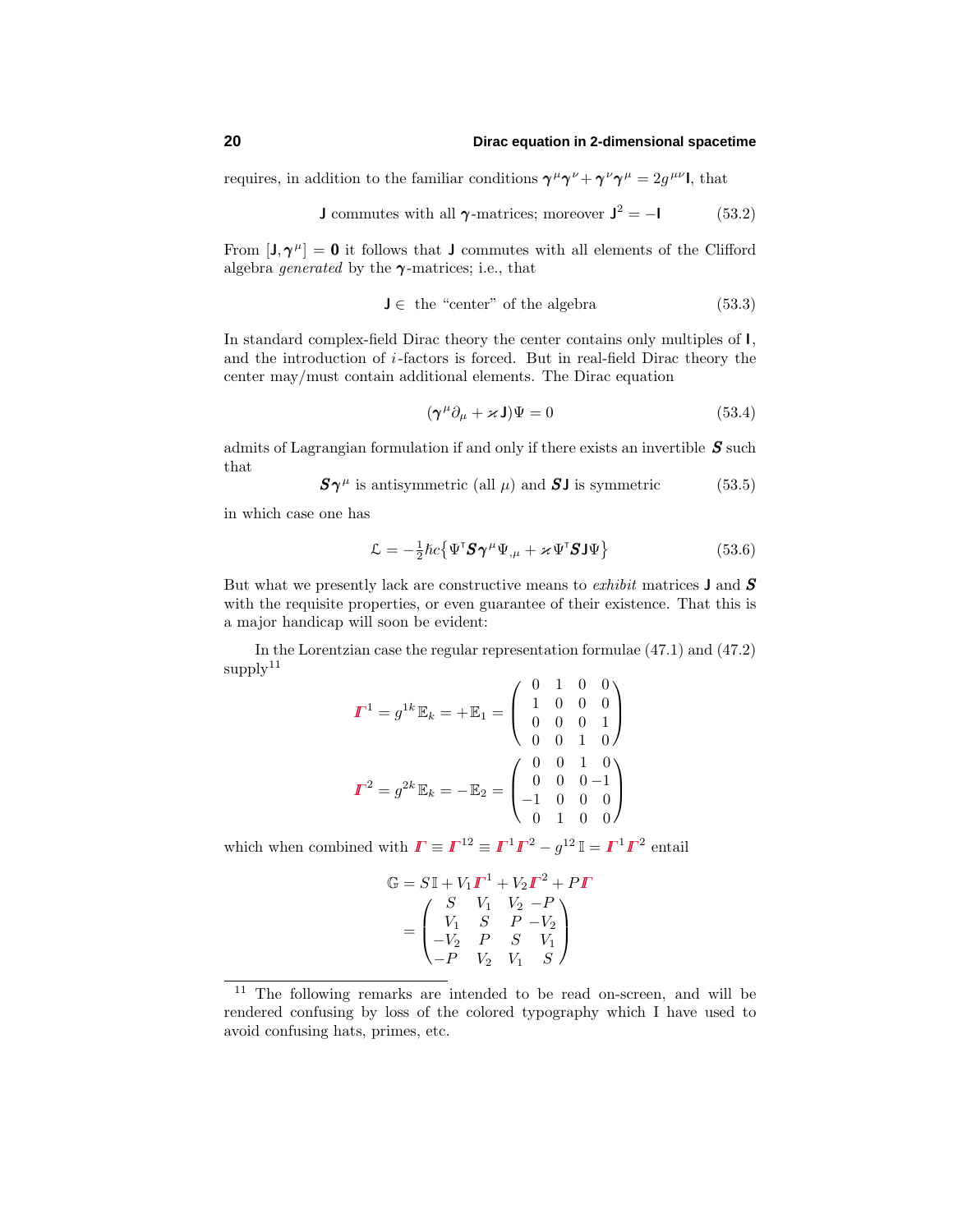#### **Clifford algebra in the presence of a non-diagonal metric 21**

Notice that  $I^0$  and  $I^1$  differ from the  $I^0$  and  $I^1$  introduced at (52.1). I have not been able to establish their equivalence in the sense (51), and suspect that they are *not* equivalent. Nor have I been able to discover either a  $\mathbb{J}$  which commutes with  $I\!\!I^0$  and  $I\!\!I^1$  or a  $\mathcal S$  which renders  $\mathcal S\!\!I^0$  and  $\mathcal S\!\!I^1$  antisymmetric (but neither have I been able to show that such things are impossible). Multiple failure in this relatively simple case leads me to think that it will be difficult/ impossible to erect a "Lagrangian formulation of real 4-component toy Dirac theory with general metric" on the platform provided by (49).

But why are we interested in real 4-component theory? Only because the regular representation of  $\mathcal{C}\ell_2(g)$  has supplied real  $4 \times 4$  matrices  $\mathbb{F}^0$  and  $\mathbb{F}^1$ . In the thought that "general metric theory" should be constructed on some alternative pattern, we observe that if we introduce

$$
\mathbb{H} \equiv \begin{pmatrix} 0 & 0 & 0 & i \\ 0 & 0 & -i & 0 \\ 0 & i & 0 & 0 \\ -i & 0 & 0 & 0 \end{pmatrix} : hermitian
$$
 (54.1)

then (49) supplies

$$
\mathbb{HG} = S \mathbb{H} + i \begin{pmatrix} P & -V^2 & +V^1 & 0 \\ -V^2 & Pg_{11} & Pg_{12} & -V_1 \\ +V^1 & Pg_{21} & Pg_{22} & -V_2 \\ 0 & -V_1 & -V_2 & Pg \end{pmatrix}
$$
(54.2)  
antihermitian!

The pretty implication is that if we take (47.1) and (47.2) to be definitions of  $\mathbf{I}\mathbf{F}_0 \equiv \mathbb{E}_0$  and  $\mathbf{I}\mathbf{F}_1 \equiv \mathbb{E}_1$  then

$$
(\mathbf{\Gamma}_{\mu}\partial^{\mu} - i\varkappa \mathbb{I})(\mathbf{\Gamma}_{\nu}\partial^{\nu} + i\varkappa \mathbb{I}) = (\Box + \varkappa^{2})\mathbb{I}
$$
  

$$
\Box \equiv g_{\mu\nu}\partial^{\mu}\partial^{\nu} \text{ with general metric}
$$

which motivates us to write

$$
(\mathbf{\Gamma}_{\mu}\partial^{\mu} + i\varkappa \mathbb{I})\psi = 0 \quad \text{with} \quad \psi = \begin{pmatrix} \psi^1\\ \psi^2\\ \psi^3\\ \psi^4 \end{pmatrix}
$$
 (55)

and to observe that this "toy Dirac equation with general metric" can be obtained from a Lagrangian of (compare (9.0)) this classic design:

$$
\mathcal{L} = -\hbar c \Big[ i \frac{1}{2} \big\{ \psi^{\dagger}_{,\mu} \mathbb{H} \mathbf{\Gamma}^{\mu} \psi - \psi^{\dagger} \mathbb{H} \mathbf{\Gamma}^{\mu} \psi_{,\mu} \big\} + \varkappa \psi^{\dagger} \mathbb{H} \psi \Big] \tag{56}
$$

Were one to separate the real from the imaginary components of  $\psi$  one would be led in the toy theory to an 8-component wave function  $\Psi$  (and in the physical case studied by Dirac to a 32-component wave function!).